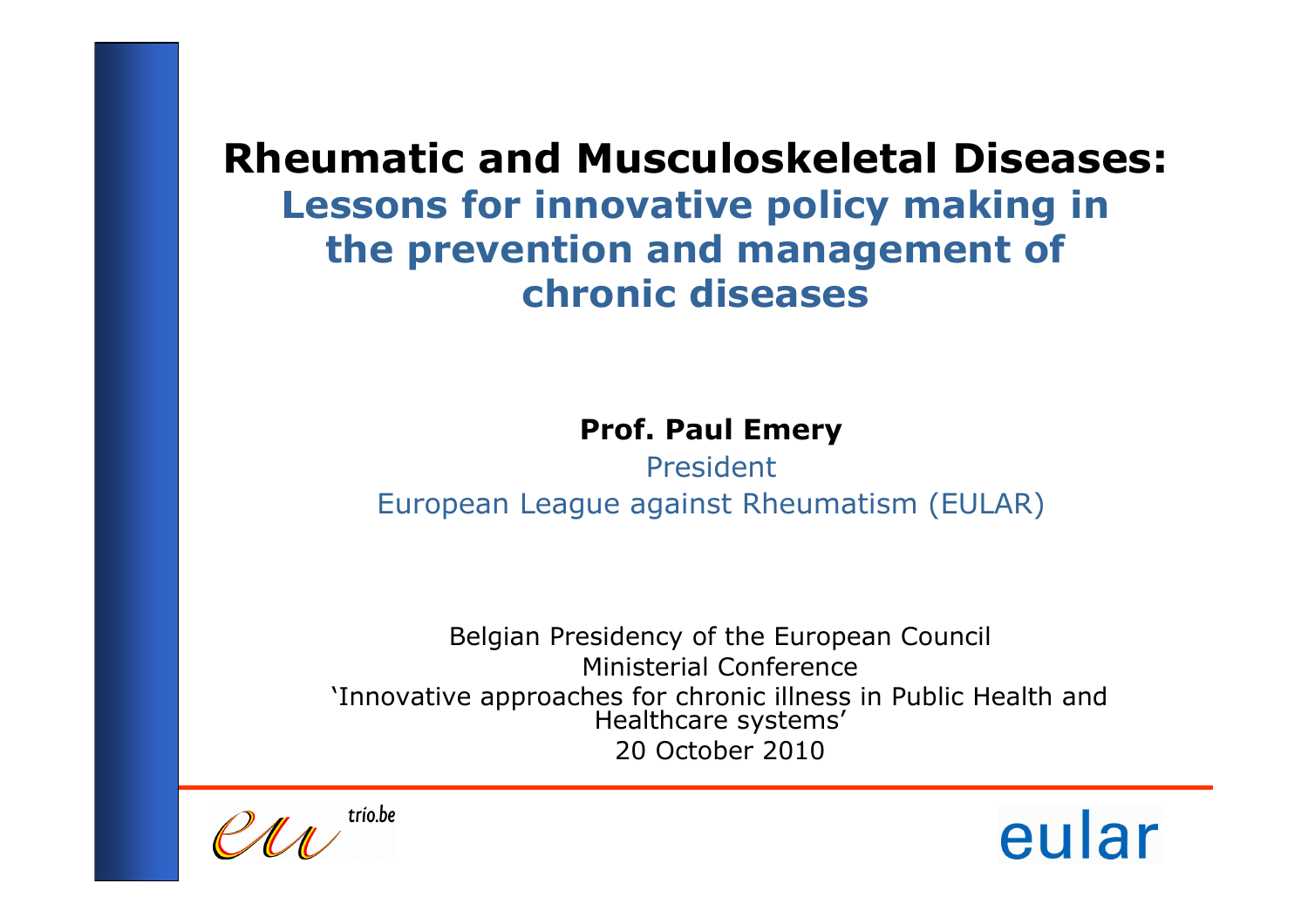#### **Rheumatic diseases:**

- All painful conditions of the musculoskeletal system
- **200 different disorders**
- $\mathcal{L}_{\mathcal{A}}$ Joints, tendons, ligaments, bones and muscles affected



trio.be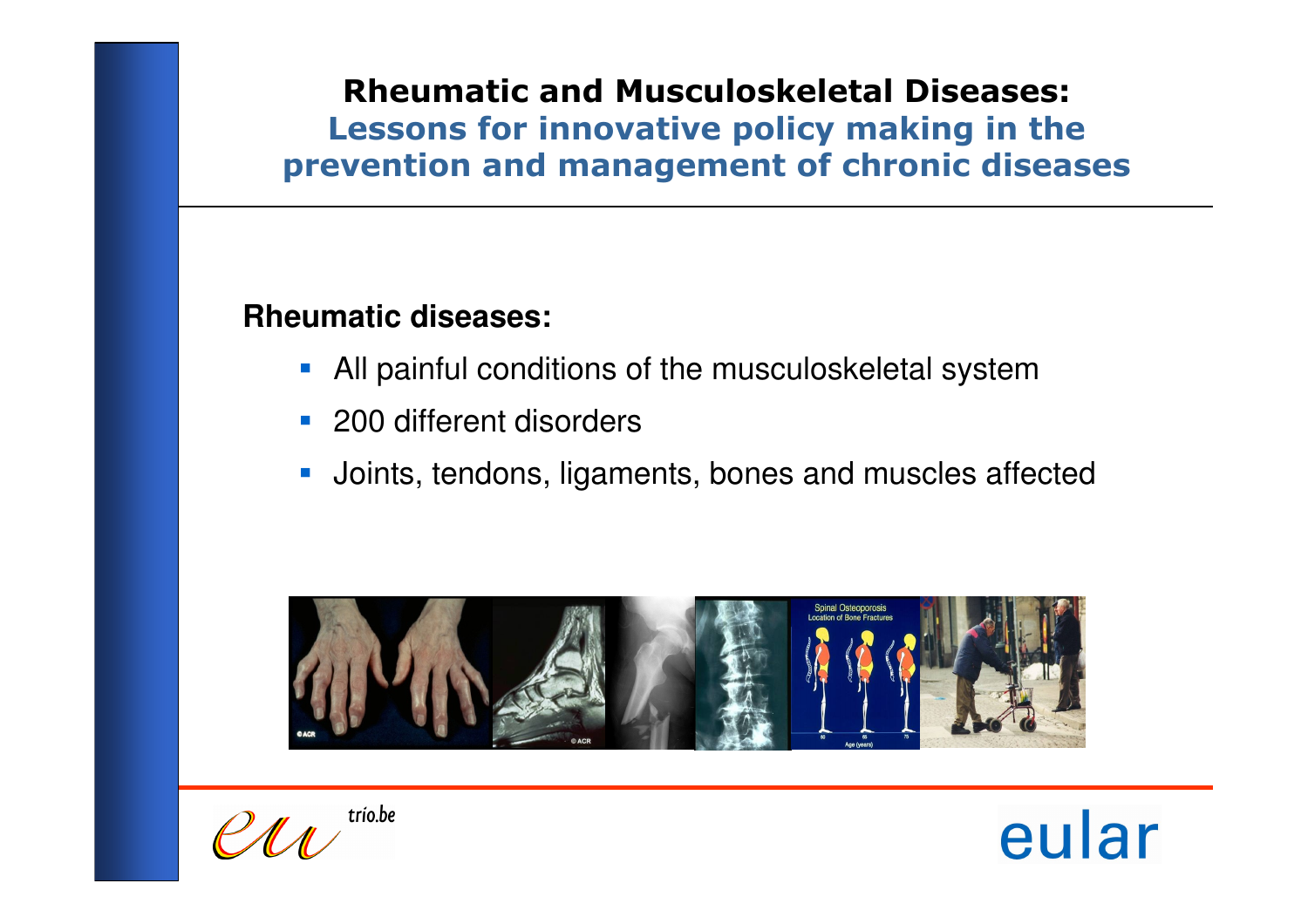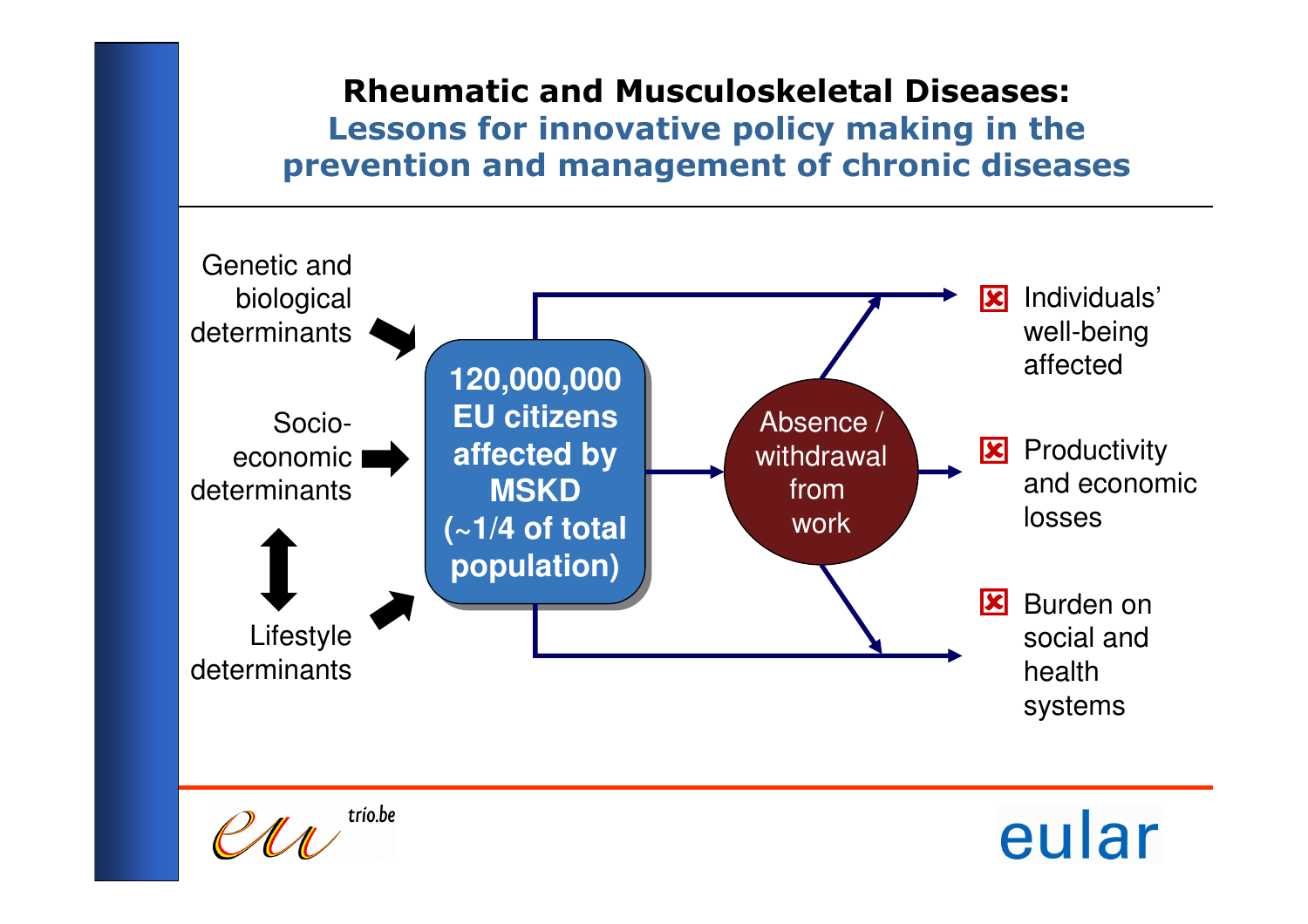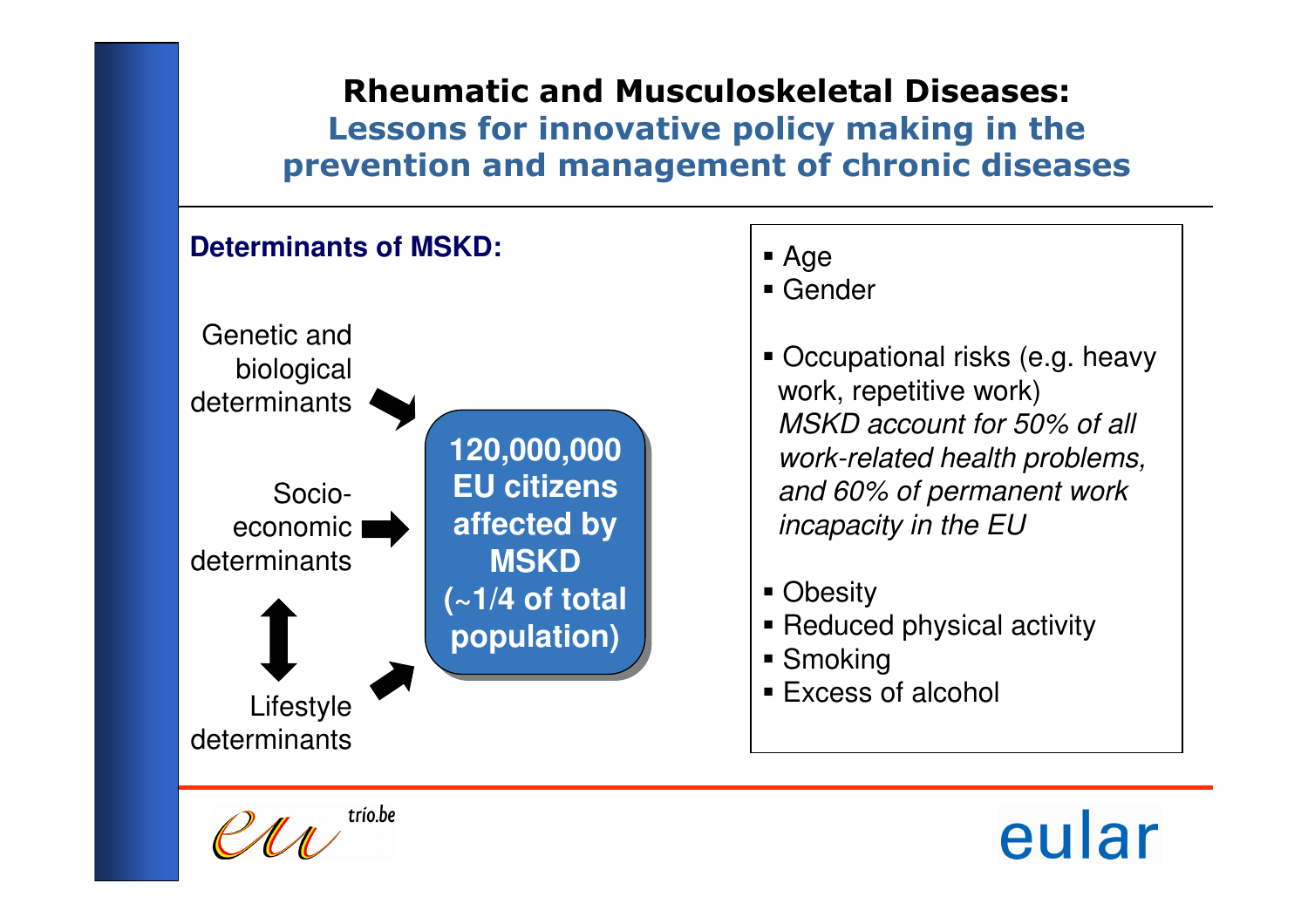

trío.be

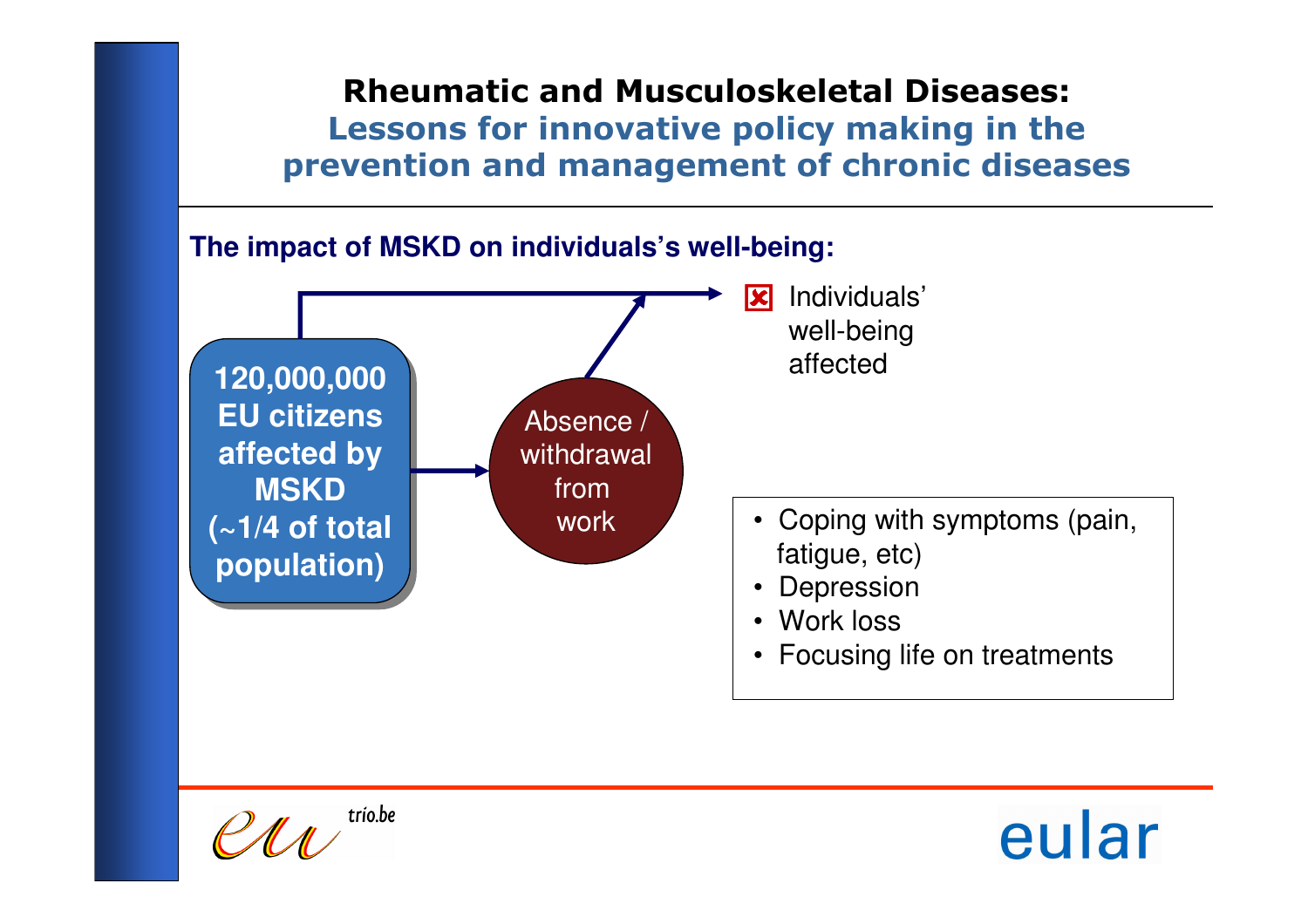

trío.be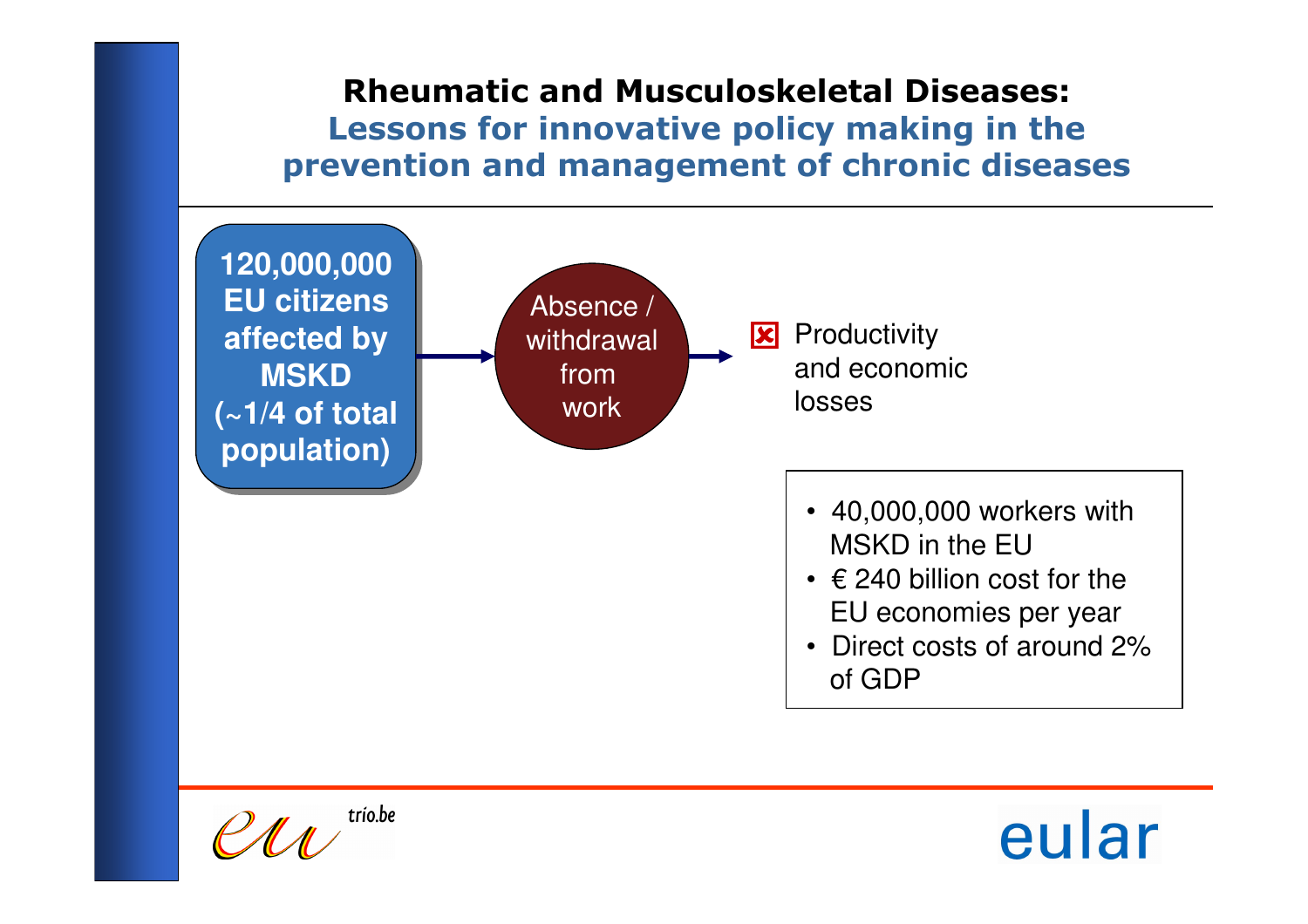

trío.be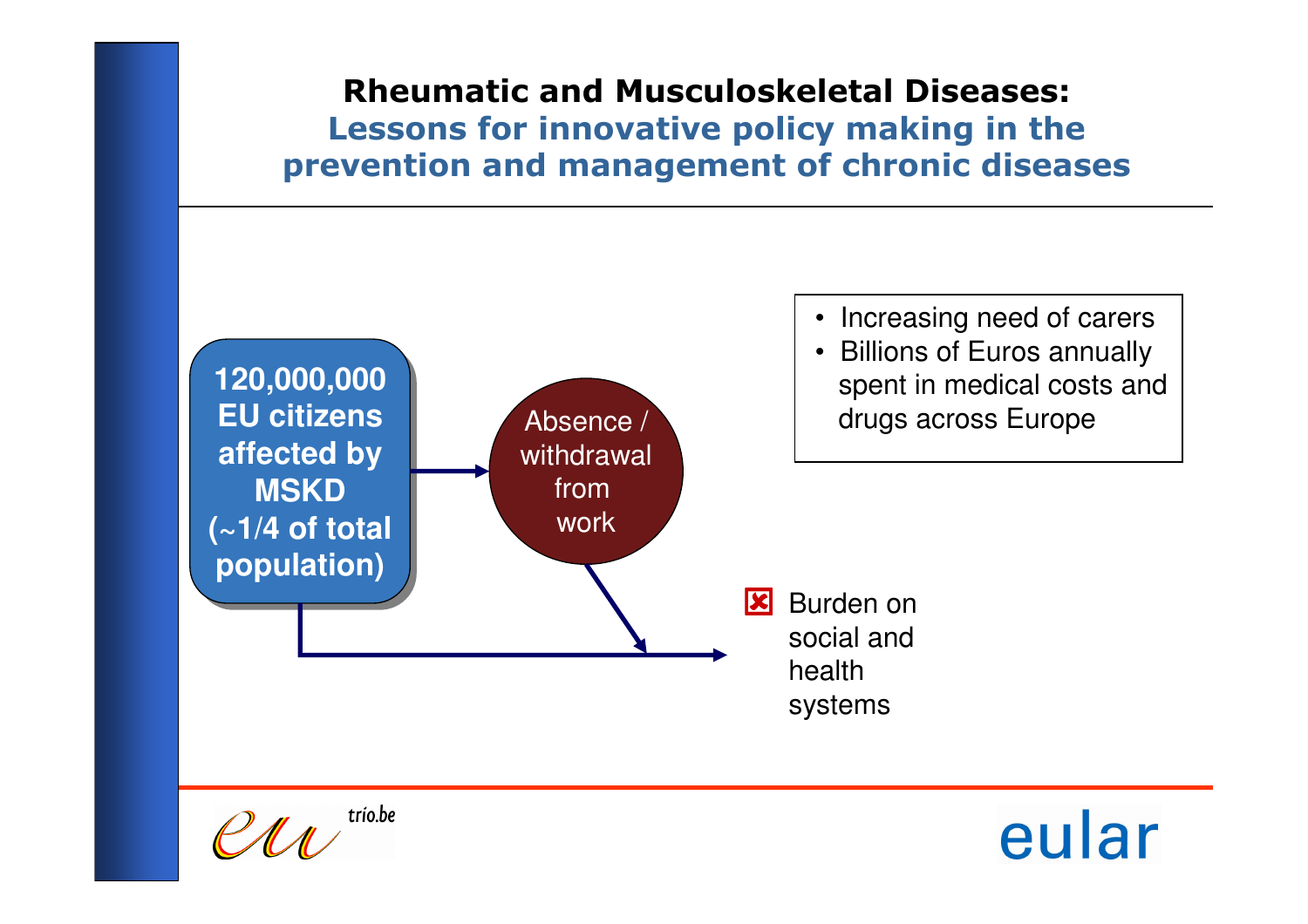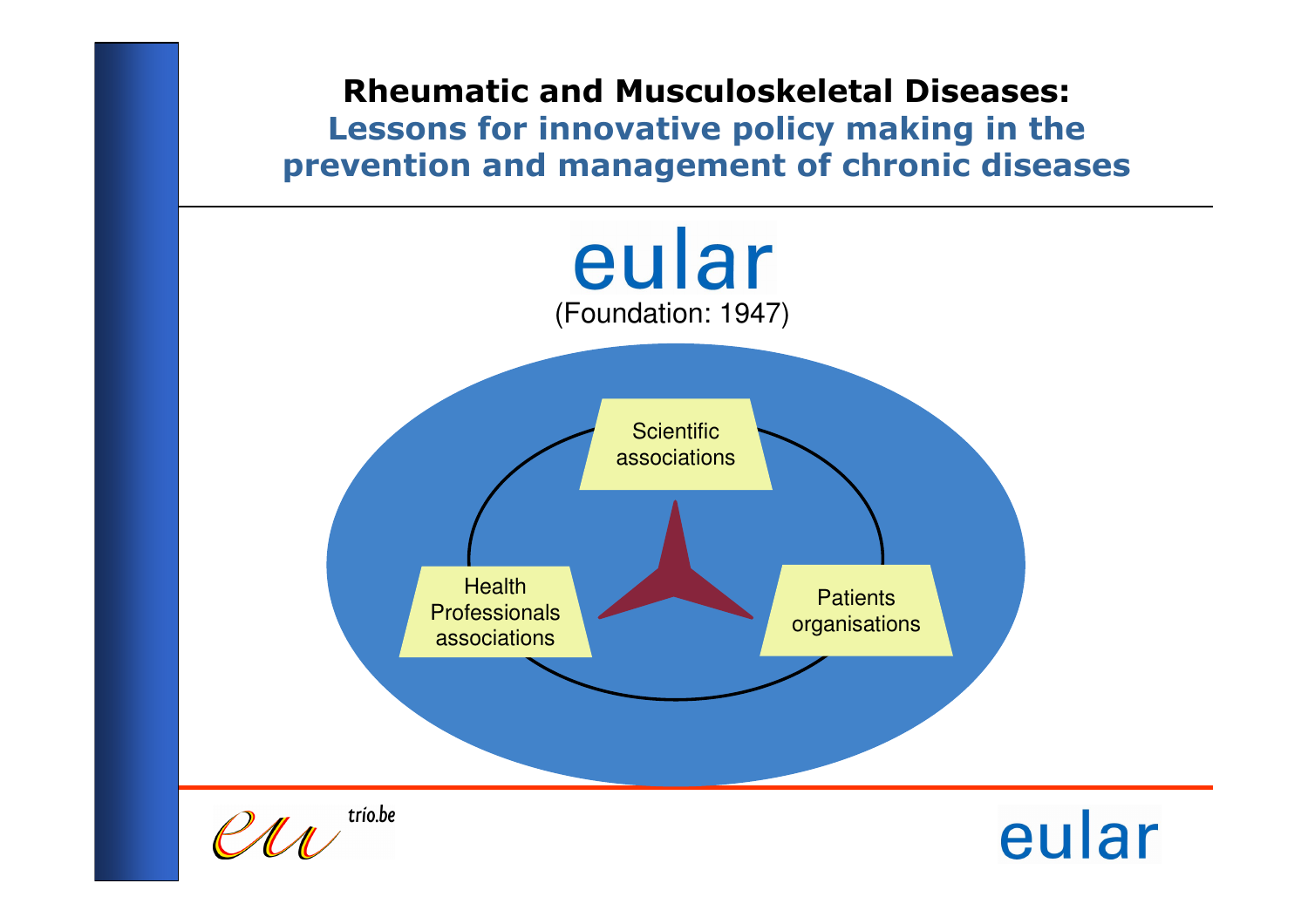#### **EULAR mission:**

- to improve the treatment, prevention and rehabilitation of musculoskeletal diseases; and thereby
- **I**  To reduce the burden or rheumatic diseases on the individual and society



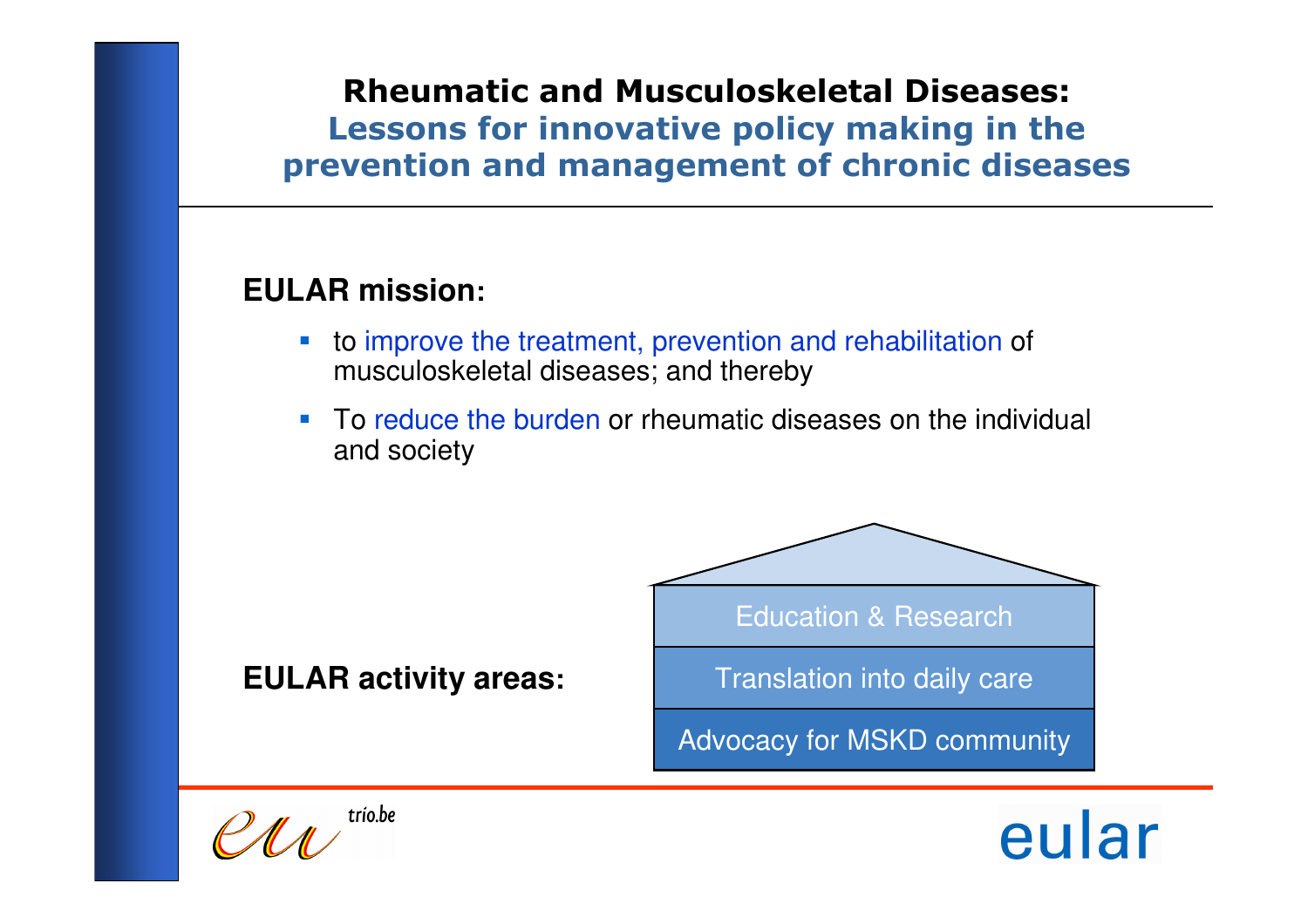# **Promoting the optimal quality of life for people with musculoskeletal diseases**

- $\mathbb{R}^3$  Fostering excellence in education and research
	- • Disseminating knowledge through annual congresses and publications
- $\mathcal{L}_{\mathcal{A}}$  Promoting the translation of research advances into daily care
	- • Developing recommendations on diagnosis and treatment standards
	- • Contributing to intelligent and comprehensive prevention strategies
- $\mathcal{L}_{\mathcal{A}}$  Advocating concrete improvements for people with musculoskeletal conditions



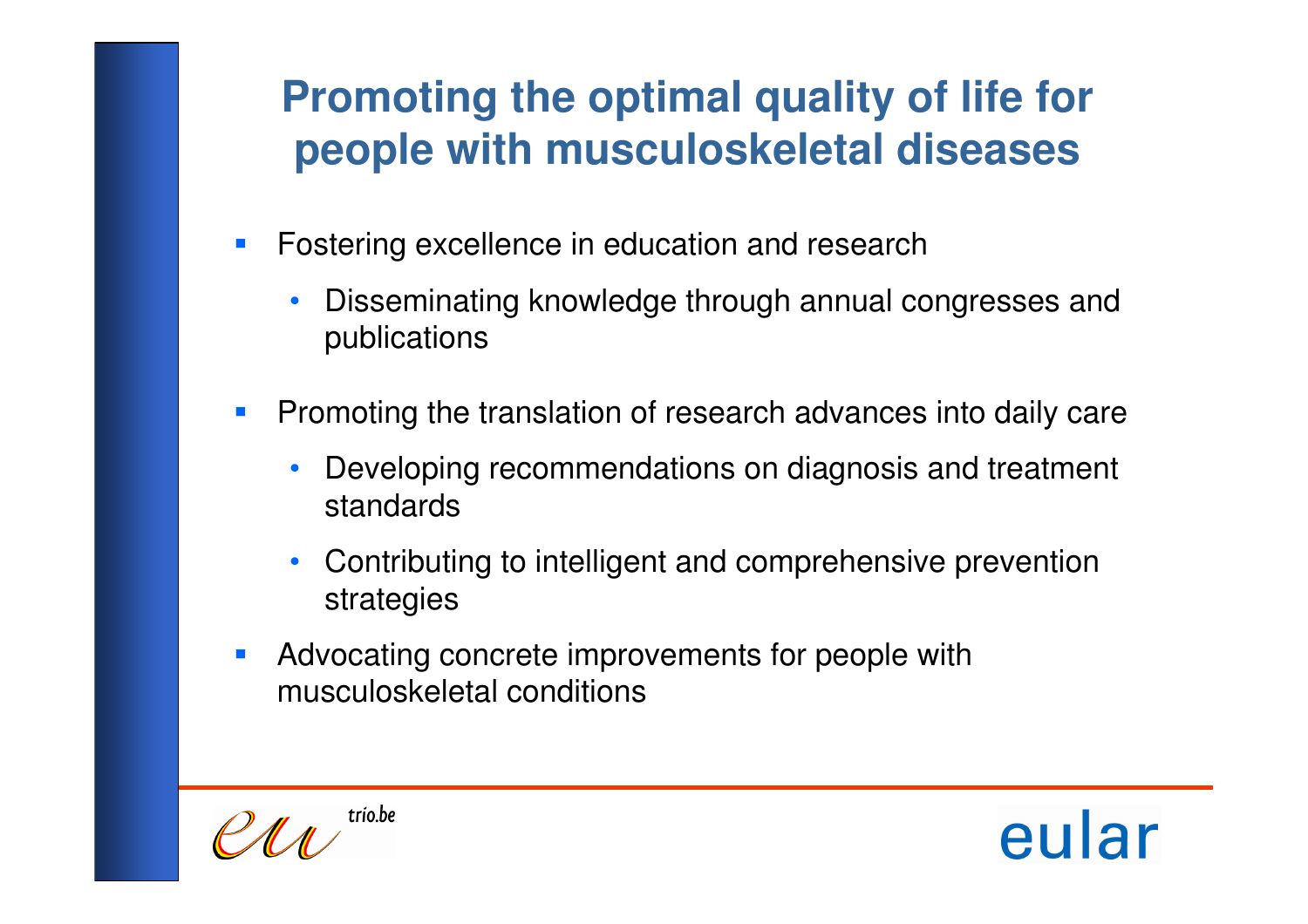# **Recent initiatives at EU level on MSKD:**

- 2005: EP Written Declaration 41/2005 on rheumatic diseases
- 2008: EP Written Declaration 08/2008 on rheumatic diseases
- **2009-2014: European Parliament Interest Group on rheumatic** and musculoskeletal diseases
- **2010: Funding by European Commission of European** musculoskeletal surveillance network project
- **2010: Belgian EU Presidency Ministerial Conference on Chronic** Illness & Conference on MSKD



trío.be

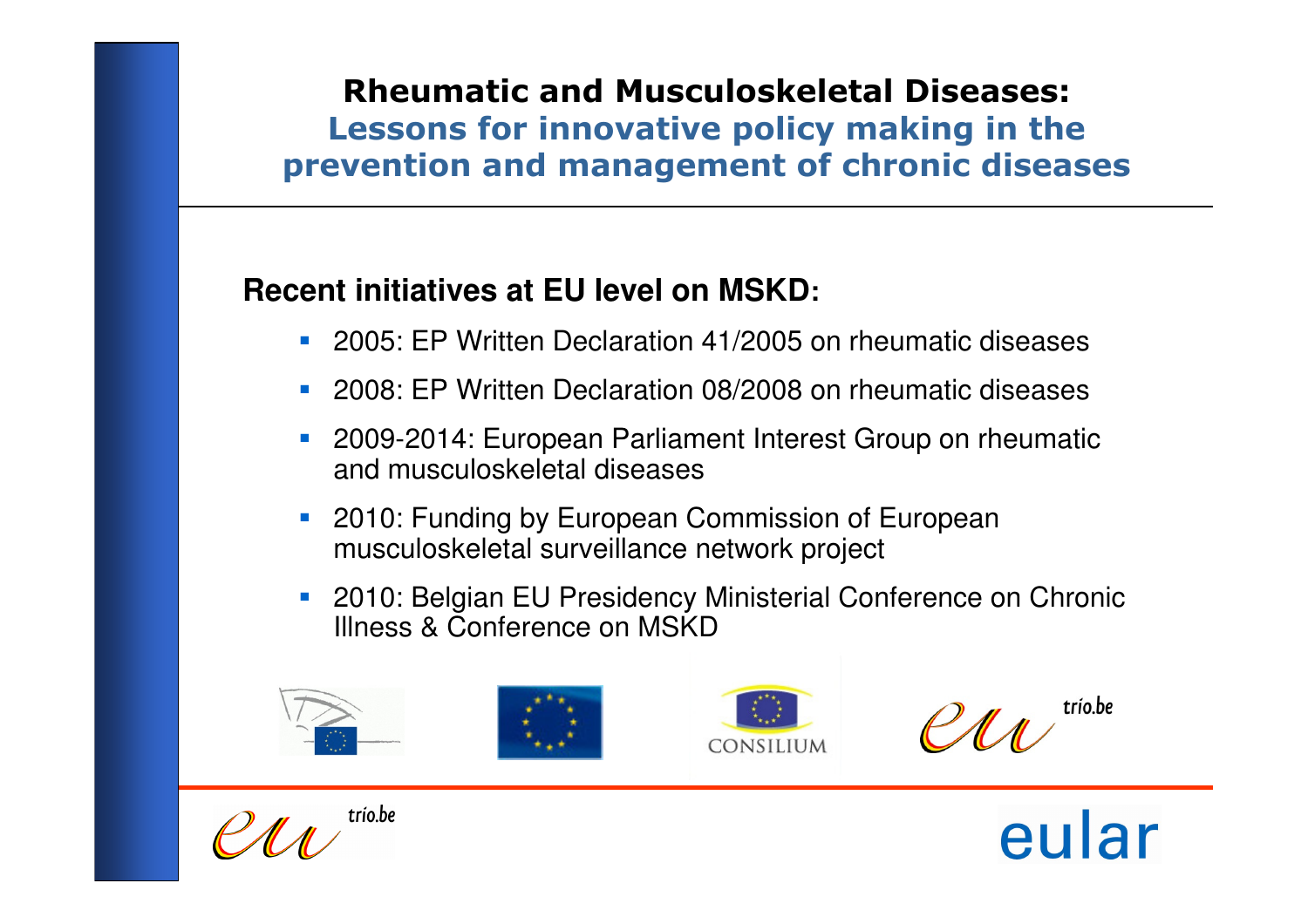# **EU Presidency Conference on MSKD**

Key facts:

- **150 Delegates (representatives of Member States, EU**  institutions, health professionals, people with rheumatic diseases, scientists and other stakeholders)
- **Outcome oriented event**

 $PMA$ <sup>trio.be</sup>

eular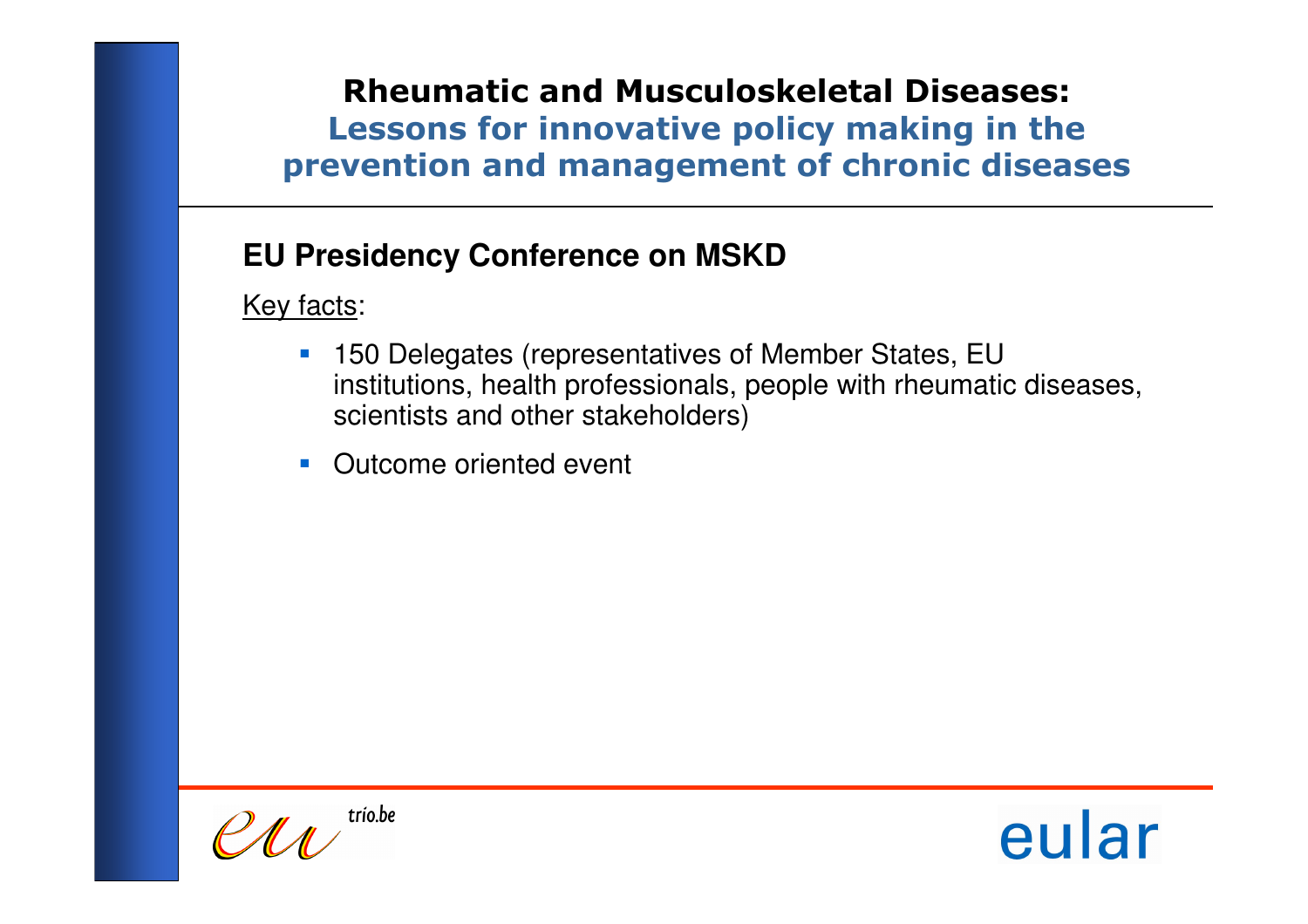#### **EU Presidency Conference on MSKDStructure**



trío.be

eular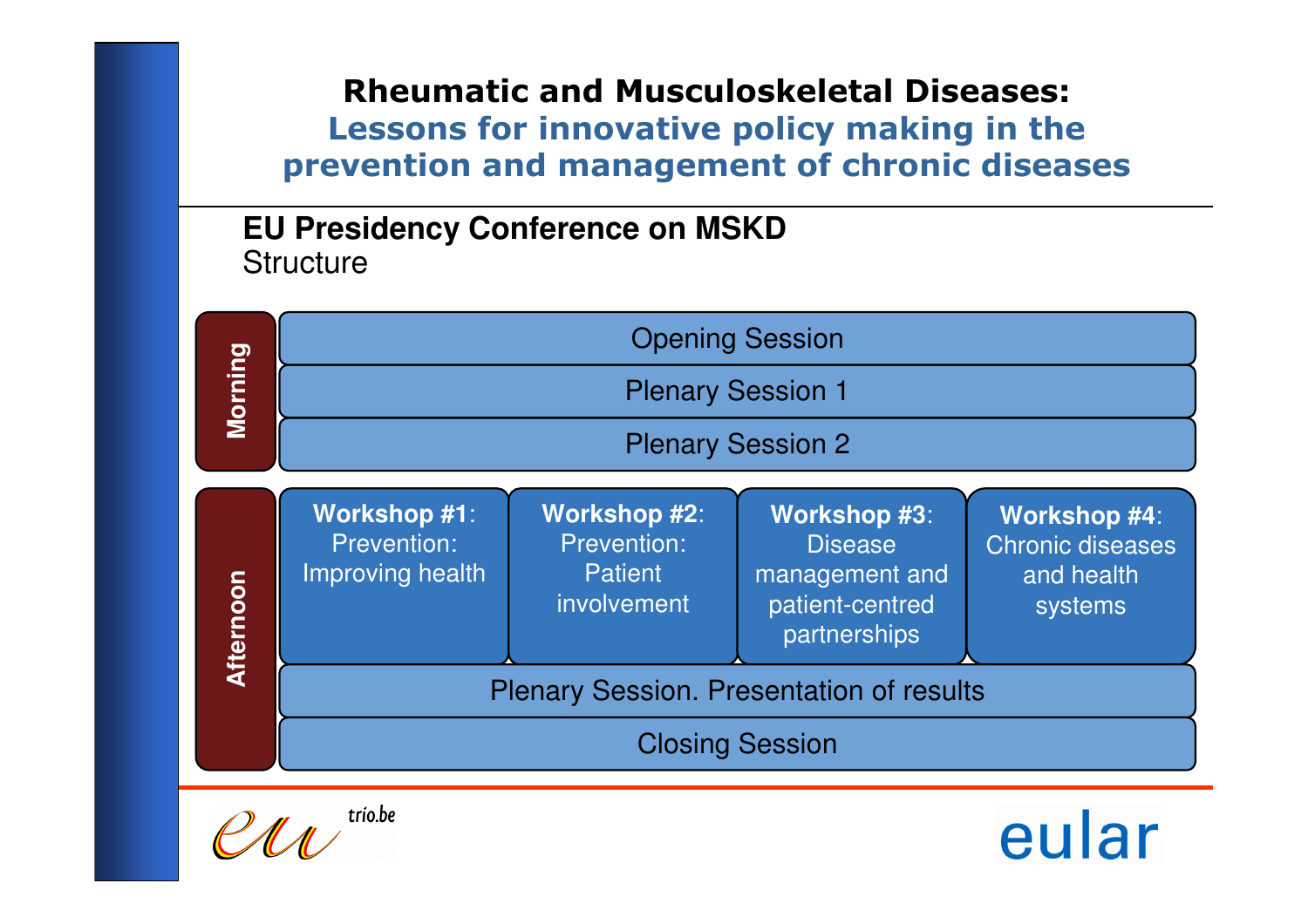# **EU Presidency Conference on MSKD**

Main goals:

- To develop recommendations to both Member States and EU institutions for improving the prevention and management of MSKD;
- To identify best practices in the prevention and management of MSKD, as examples for the prevention and management of other chronic diseases

trio.be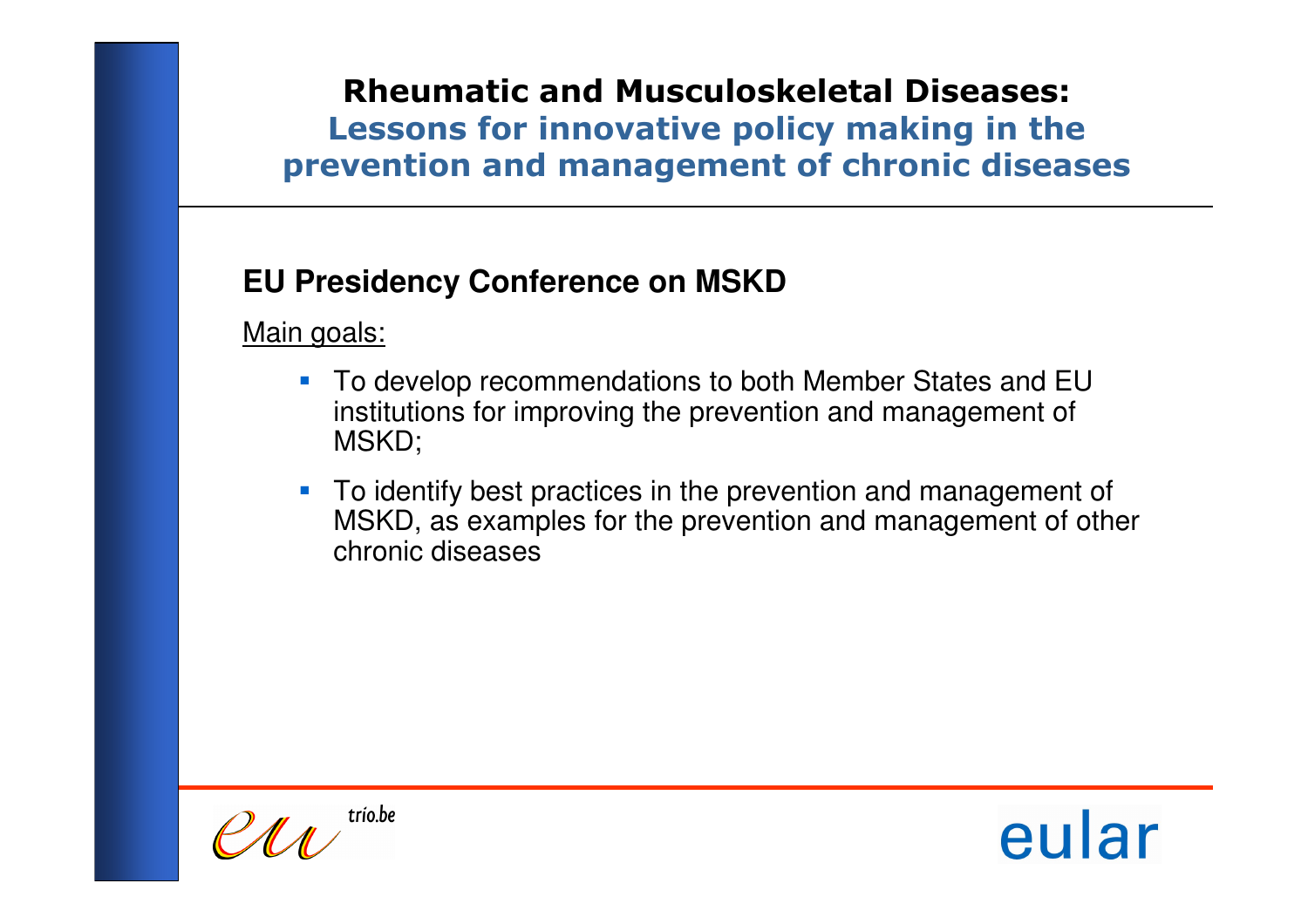#### **Recognition of the socio-economic importance of MSKD**

- > Medical costs (diagnosis, treatment, hospitalisation,<br>
complications) complications)
- **► Work incapacity**
- $\triangleright$  Impaired quality of life
- > Continuous care
- **► Functional loss**
- $\triangleright$  Need for carers

trío.be

eular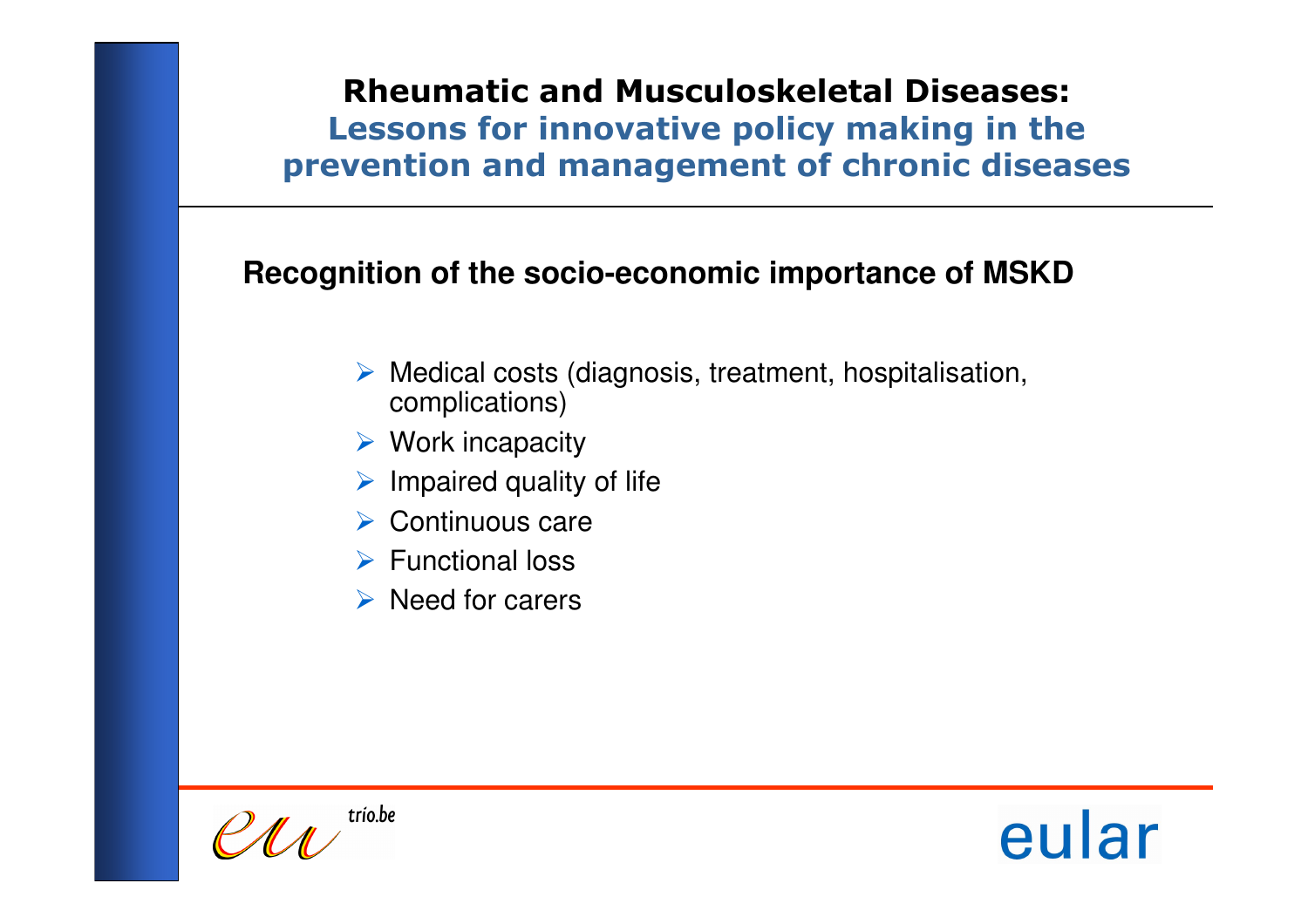# **Recognition of full rights of people with MSKD**

Barriers to inclusion for people with MSKD

- **Environmental (buildings, transport)**
- Social (stigma, social attitudes)
- $\mathcal{L}_{\mathcal{A}}$ Institutional (policies, law)

trío.be

eular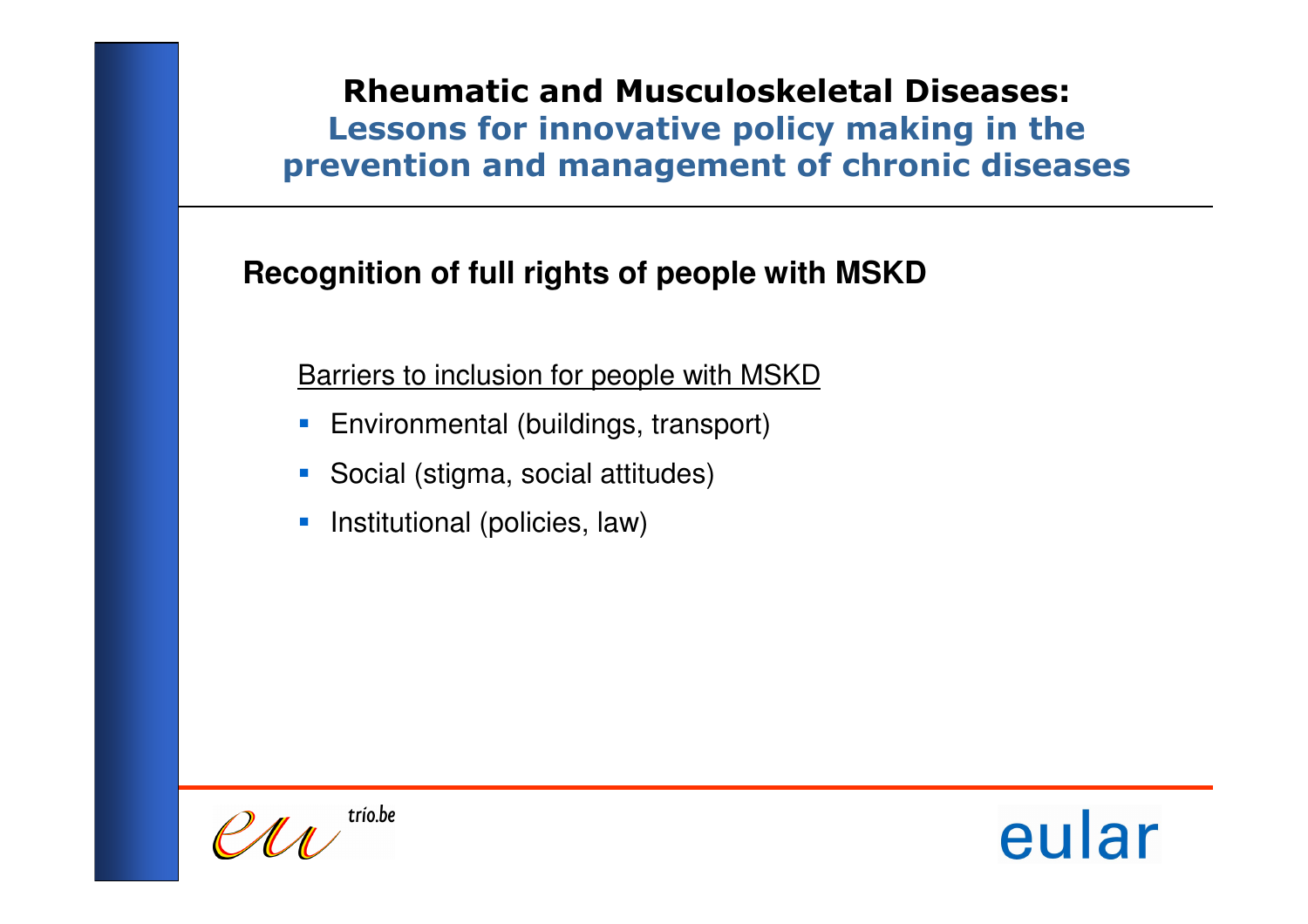# **Recognition of full rights of people with MSKD**

Reduce personal impact: Absence / Withdrawal from work

- Focus on **capacity**, not incapacity
- **Incapacity is never absolute**
- (Good) work is good for health
- Flexibility, environmental adaptation, jobs demands adjusted
- П Main goal: retention!

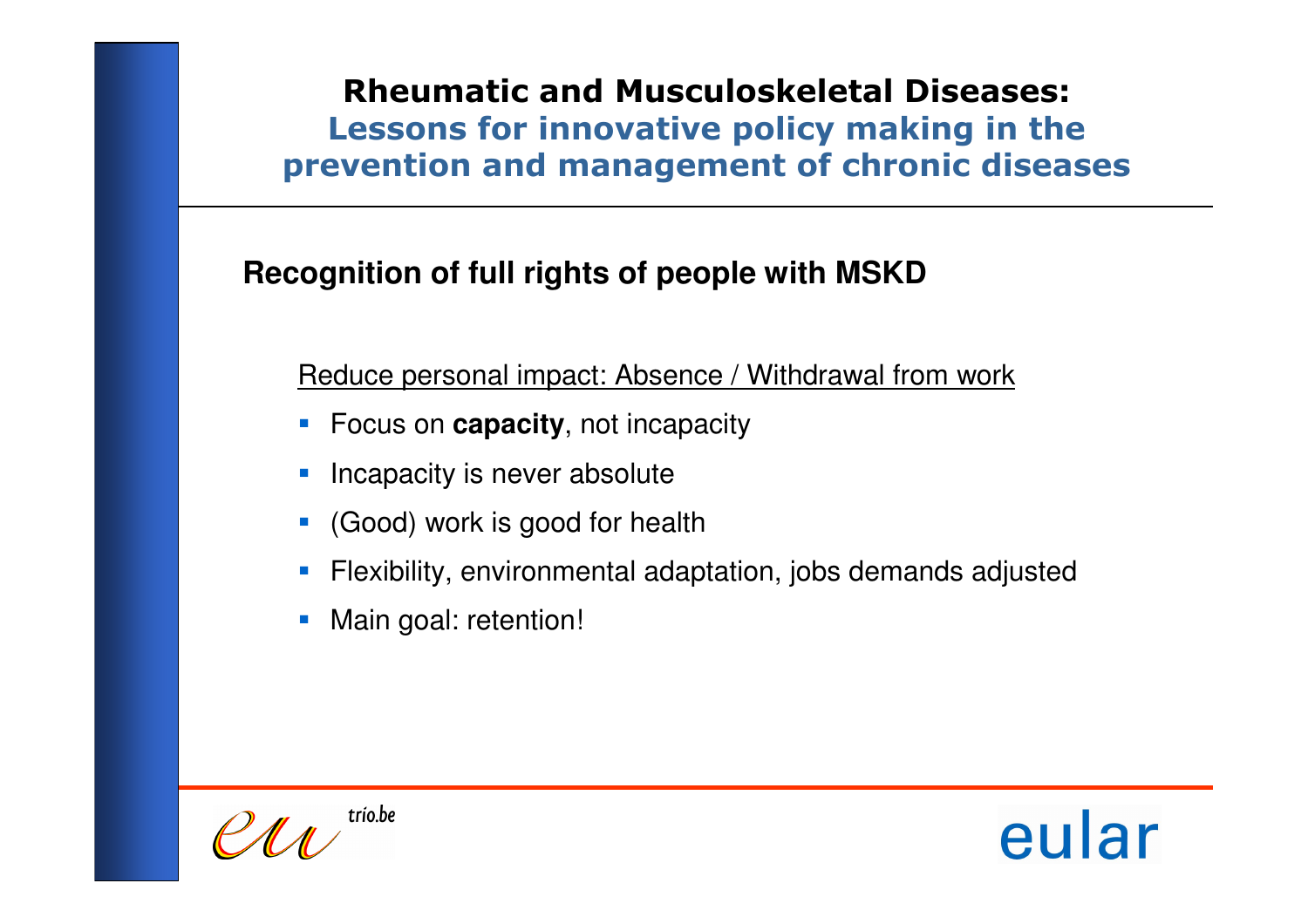#### **Prevention**

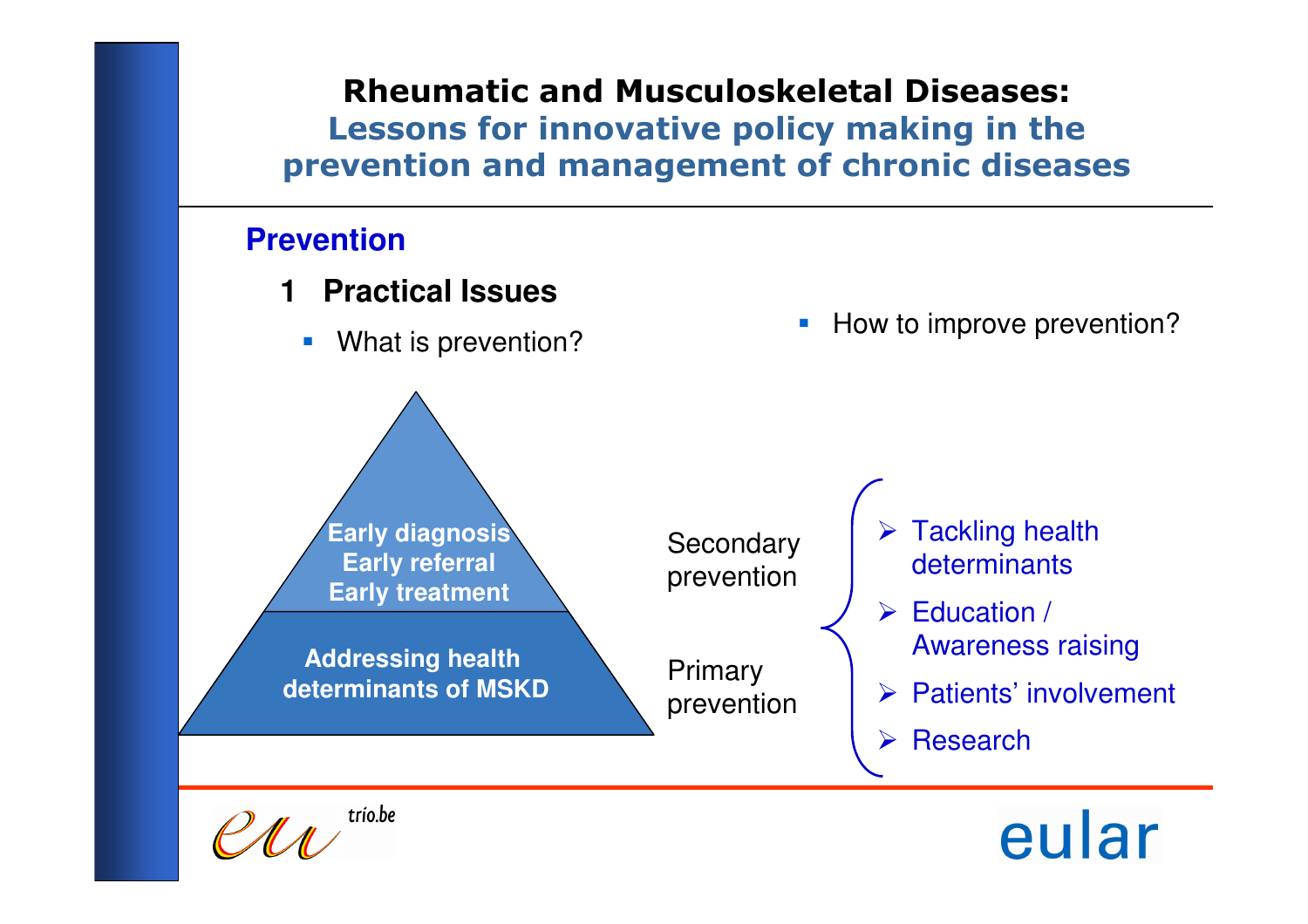#### **Prevention**

# **2 Addressing determinants of MSKD**

- > Lifestyle determinants (physical inactivity, nutrition, etc.)
- ► Focus on addressing socio-economic and working<br>determinants (education, working conditions, worki determinants (education, working conditions, working environment, etc.)
- Focus on addressing genetic/biological determinants

trío.be

eular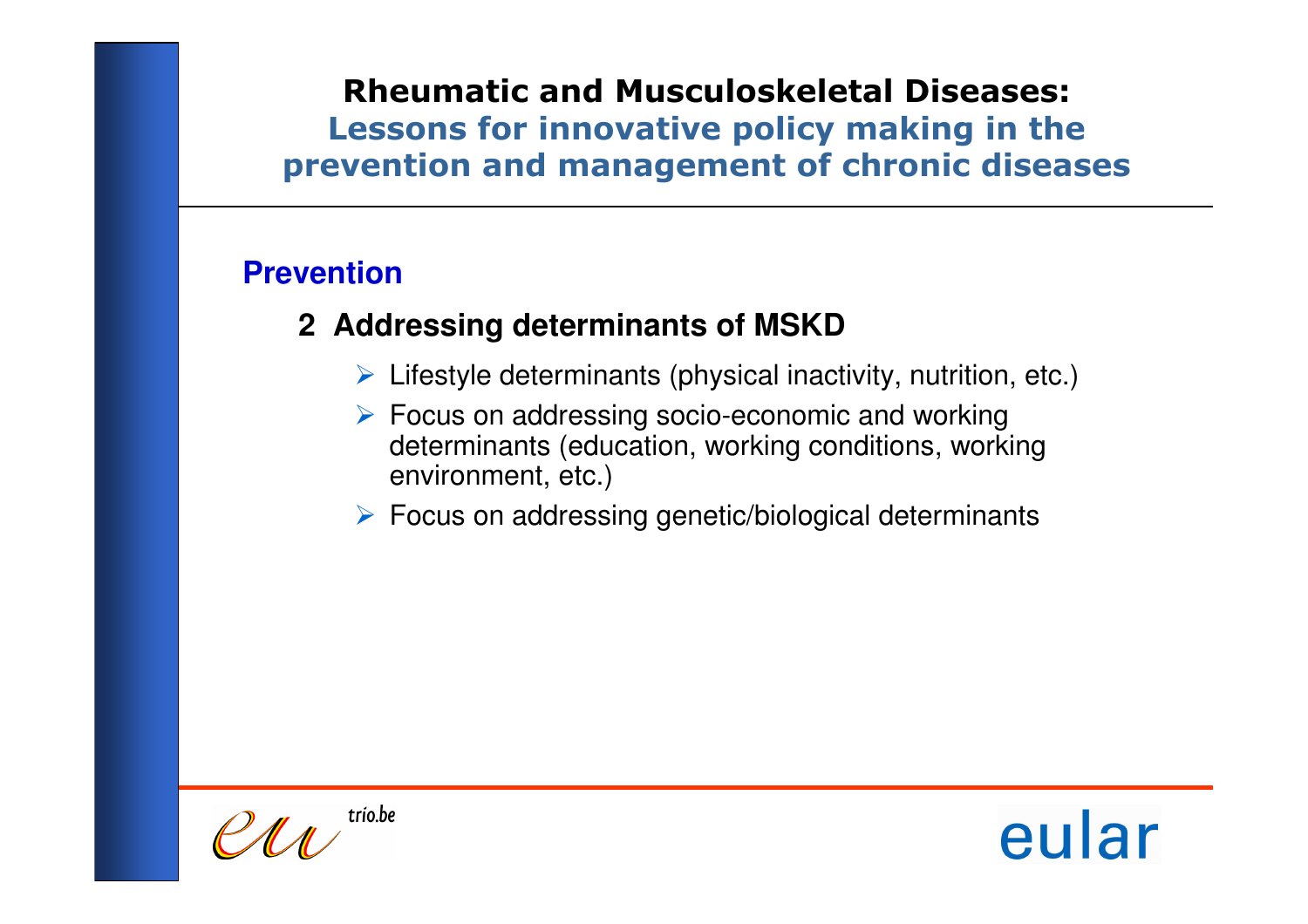# **Prevention**

**3 Education and awareness** raising for:

- General practitioners (early referral)
- Specialists (early diagnosis + treatment; control)
- $\triangleright$  Health professionals
- ▶ Patients (information)
- $\triangleright$  Patients' organisations



eular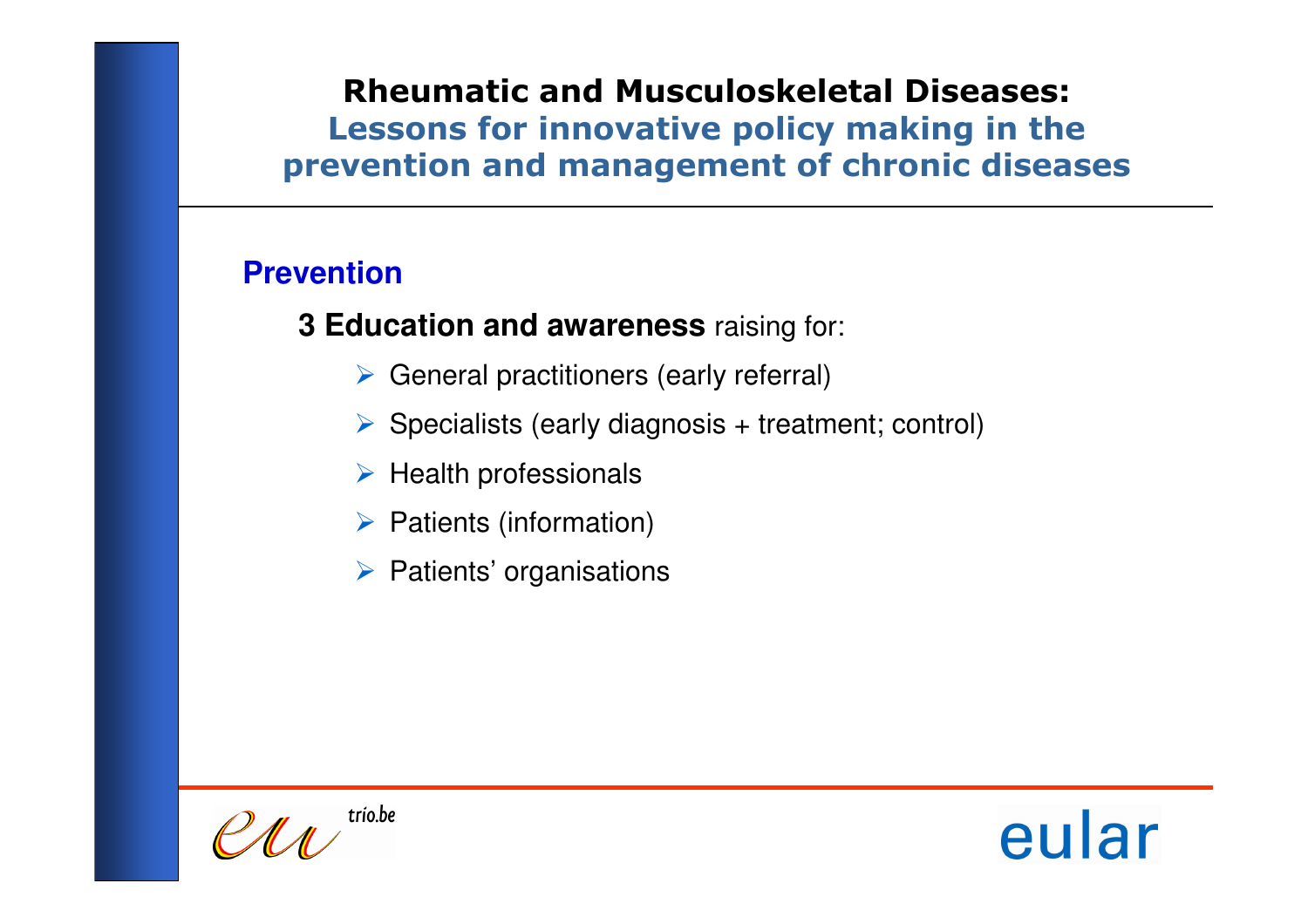#### **Disease management / treatment**

 $\mathcal{L}_{\mathcal{A}}$ **Health care management:**



 $\mathcal{L}_{\mathcal{A}}$ How to improve disease management?



- > Implementation of standards of care
- > Patients' involvement
- **E** Research

trío.be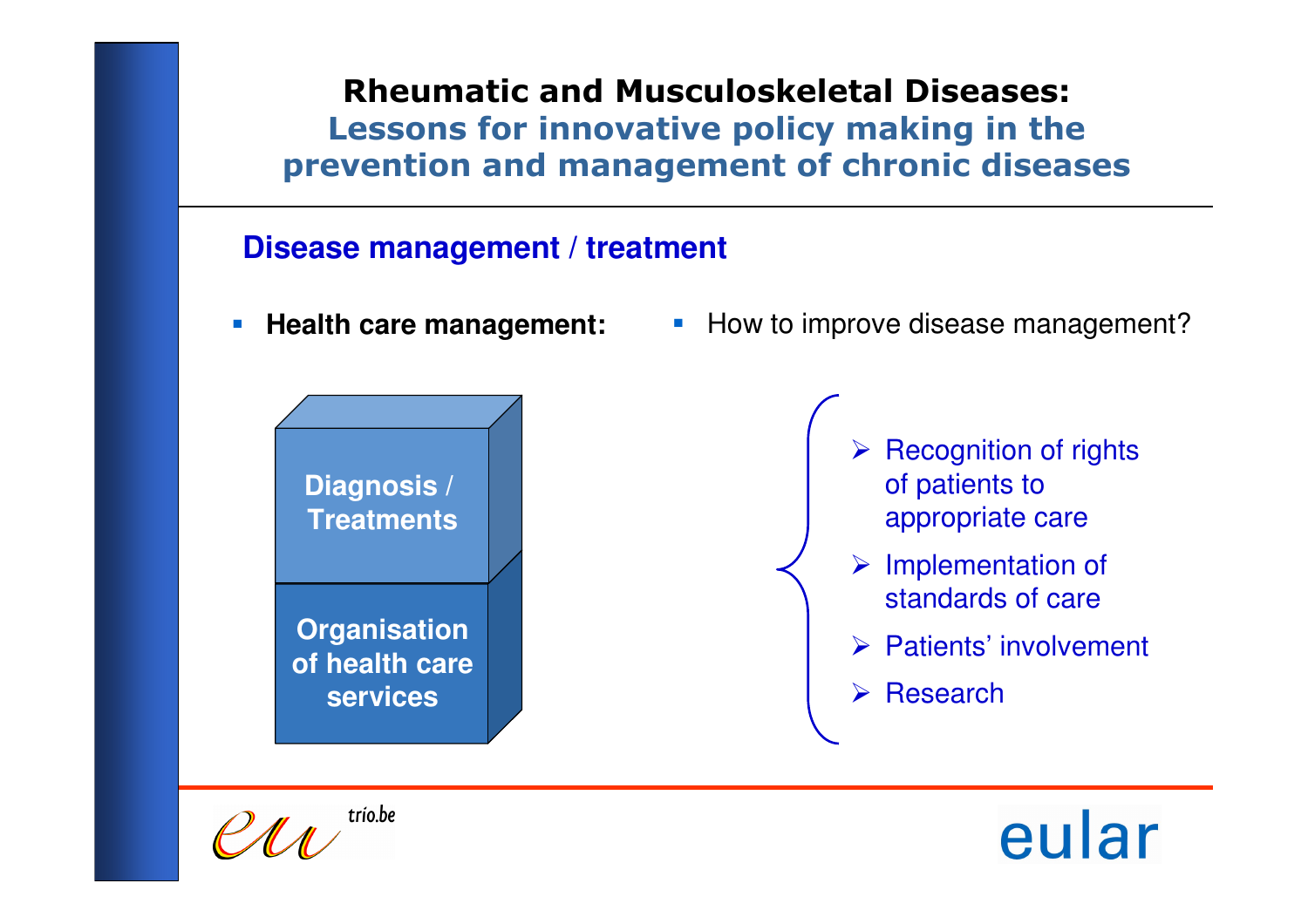# **Disease management / treatment**

## **Principles**

- Guaranteeing patients' rights to appropriate and timely care
	- Education and training of general practitioners and<br>specialists specialists
	- ▶ Specialised centres



eular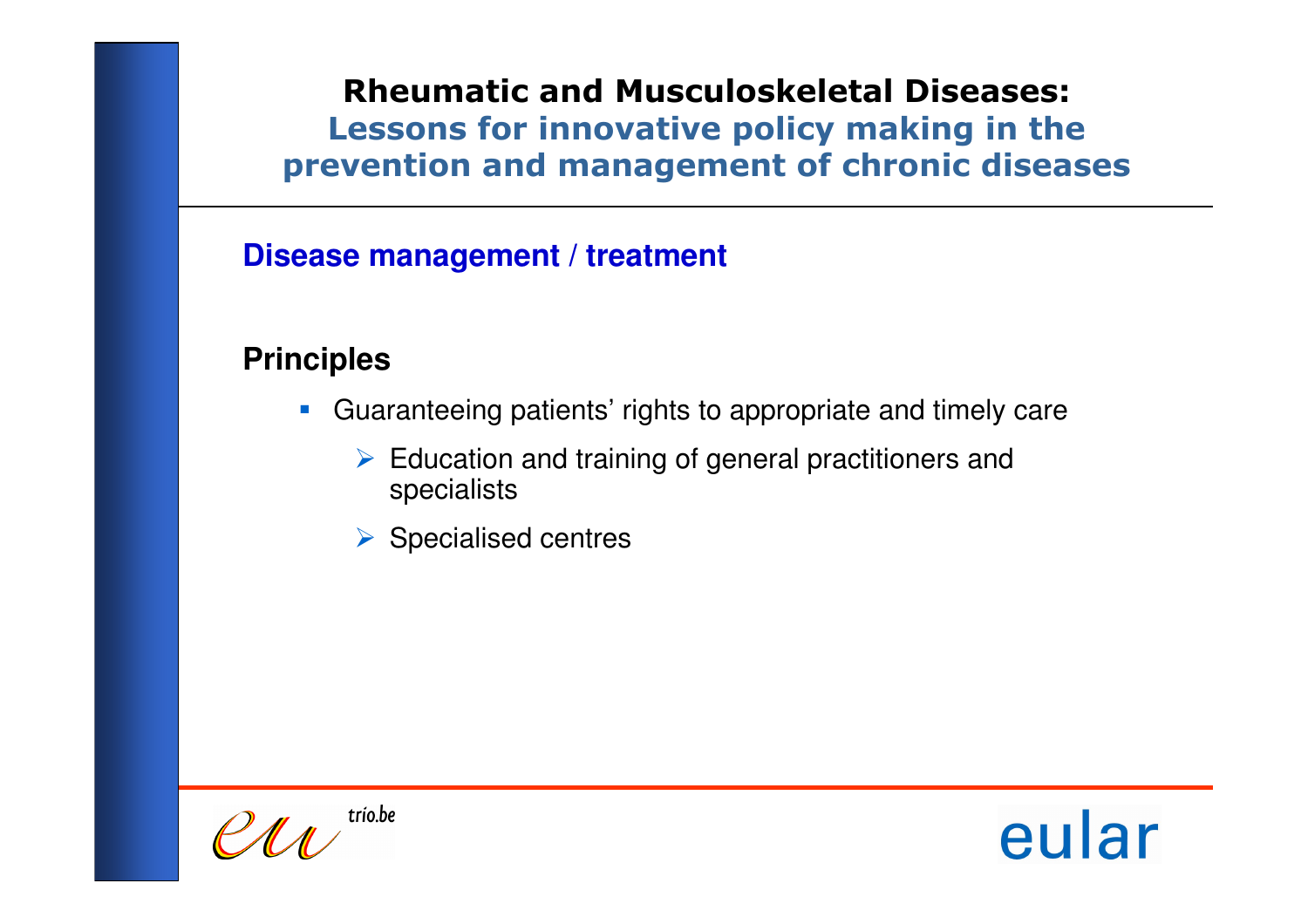#### **Disease management / treatment**

## **Standards of care**

- **Treatments should be based on scientific evidence** 
	- $\triangleright$  Evidence-based as consensus of professionals experienced<br>in the trastment of patients with a given condition in the treatment of patients with a given condition
- **Recommended treatment should be applicable irrespectively of** financial constraints

trío.be

eular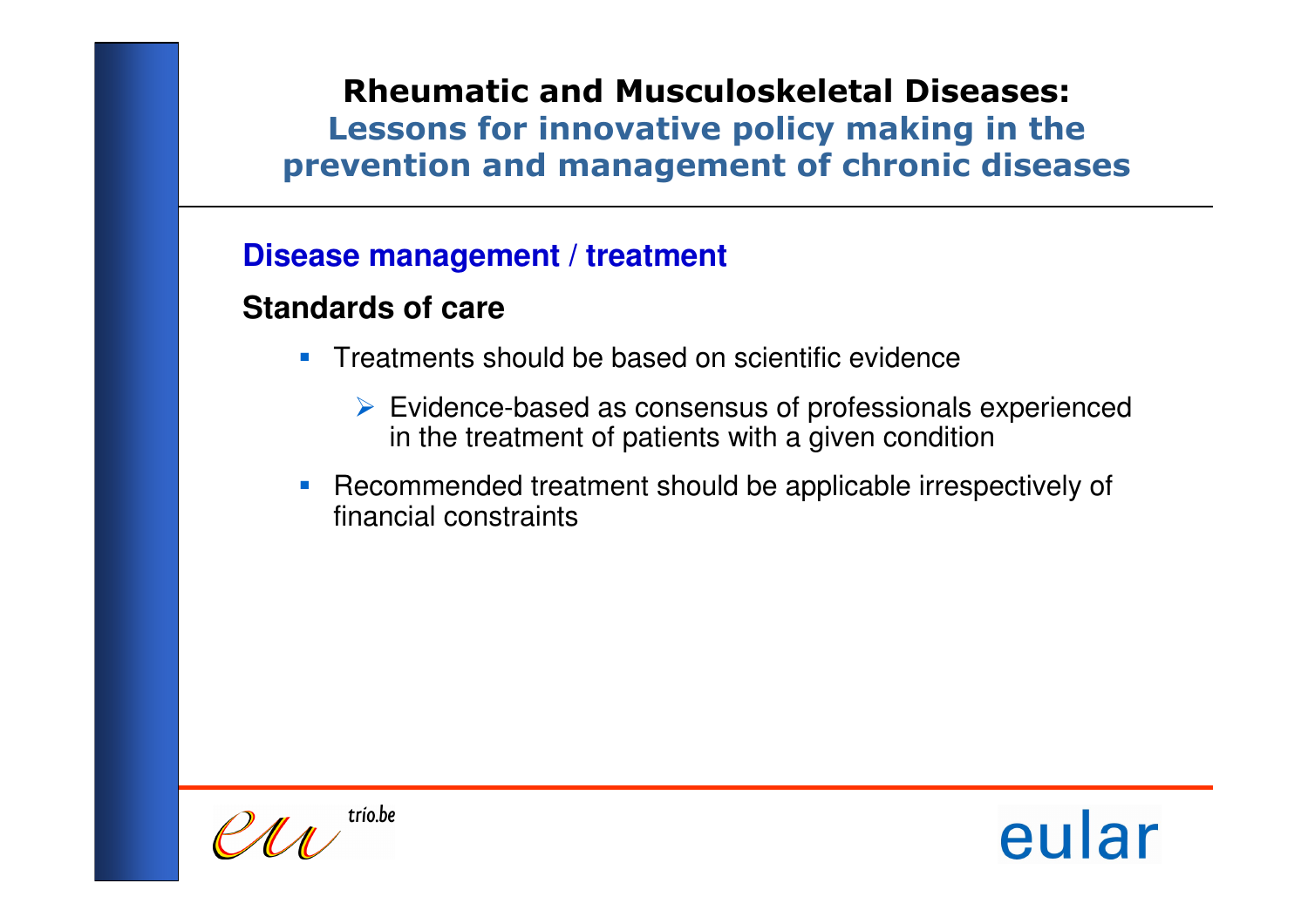#### **Disease Management and health care systems**

#### **What is still needed?**

- **Standard of care infrastructure**
- **Standard of care training**
- $\mathcal{L}_{\mathcal{A}}$ **Implementation of standard of care throughout Europe**

 $PMA$ <sup>trio.be</sup>

eular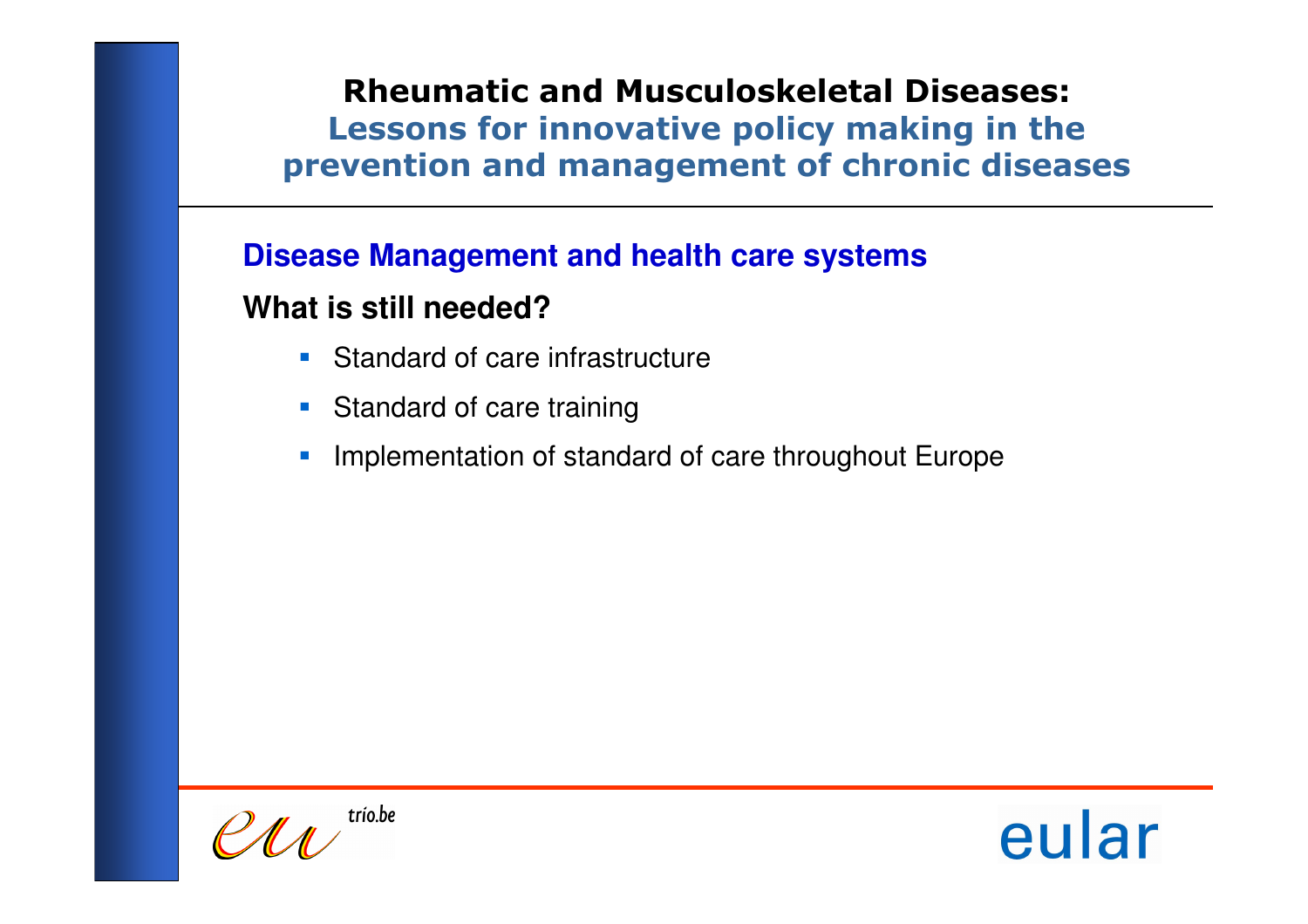#### **Patient involvement**

| The old world               | The new world              |
|-----------------------------|----------------------------|
| • Passive role              | • Active role              |
| • Paternalism               | Equal partners             |
| • Patients as service users | • Patients as consumers of |
| • Limited rights /          | services                   |
| Limited responsibilities    | " "Responsible patient"    |

(Courtesy of Neil Betteridge)

trío.be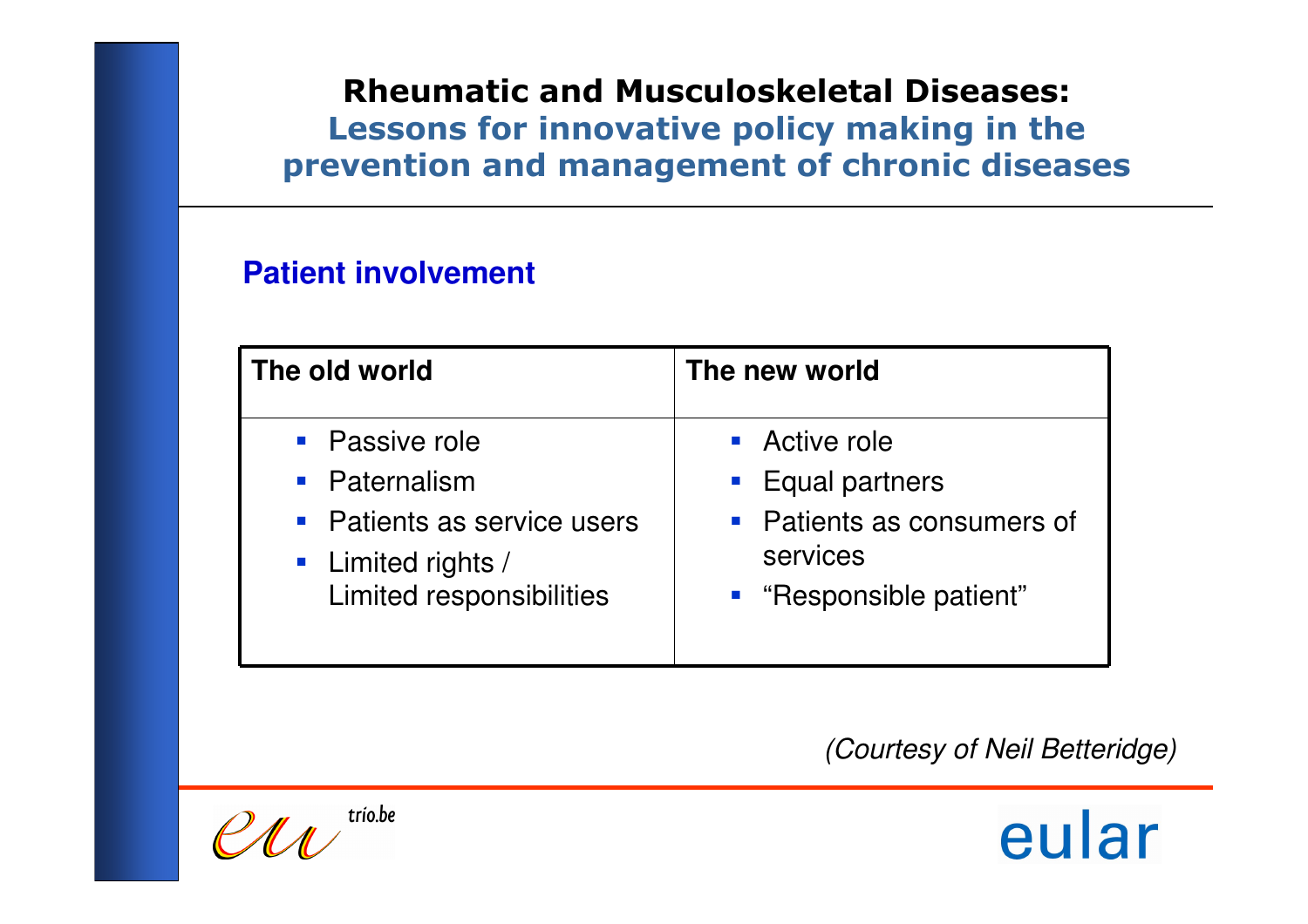# **Patient involvement**

# **Why should patients be empowered?**

- **Functionality and self-sufficiency are the ultimate goals**
- **Self-management should be prioritized**
- $\mathcal{L}_{\mathcal{A}}$  Patients can give information on their needs regarding the delivery of health care services
- П They can help in setting priorities in disease management goals, research, etc.
- **Can give input on relevant outcomes in clinical care and research**
- П It would benefit the patient and the healthcare system, in terms of efficacy and cost savings

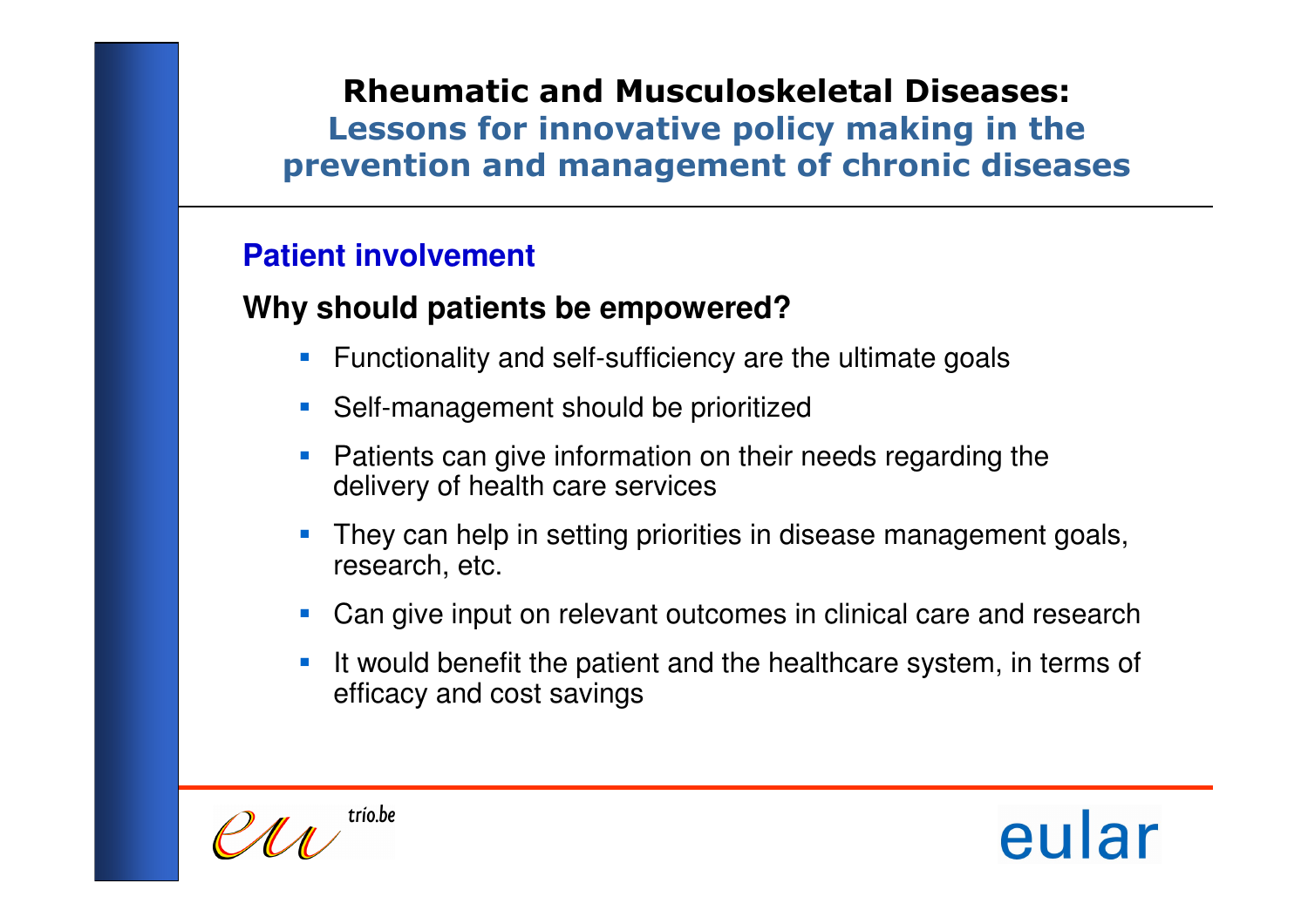#### **Patient involvement**

#### **What is still needed?**

- **More recognition of the "expertise" of people with MSKD by** medical doctors
- **Validated tools to support Shared Decision Making and to** measure patient experience
- $\mathcal{L}_{\mathcal{A}}$ **• More research addressing the involvement of patients**

trío.be

eular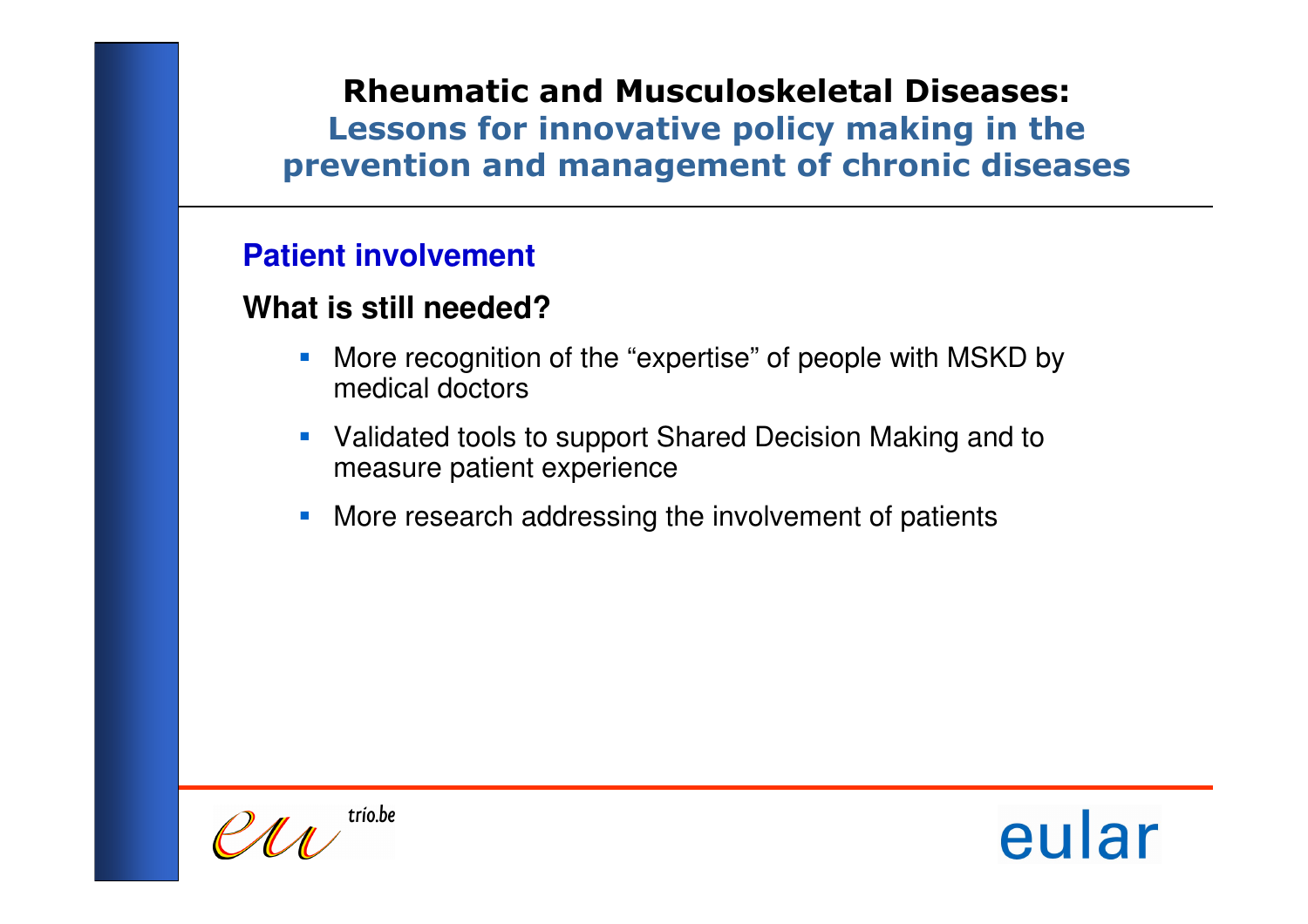## **Research needed**

- **Primary prevention**: on 'pathogenesis', 'genetics' and 'environmental factors'. Use:
	- Specific therapeutic targets
	- > Risk patients
	- > Type of therapeutic 'action'
- **Secondary prevention**: on prevention of further disease progression; prevention of new 'events'; prevention of further functional loss;prevention of further loss of quality of life
- П **Disease treatment and management:** on 'clinical outcomemeasures', 'genomics', 'immunological research', 'pathogenesis'



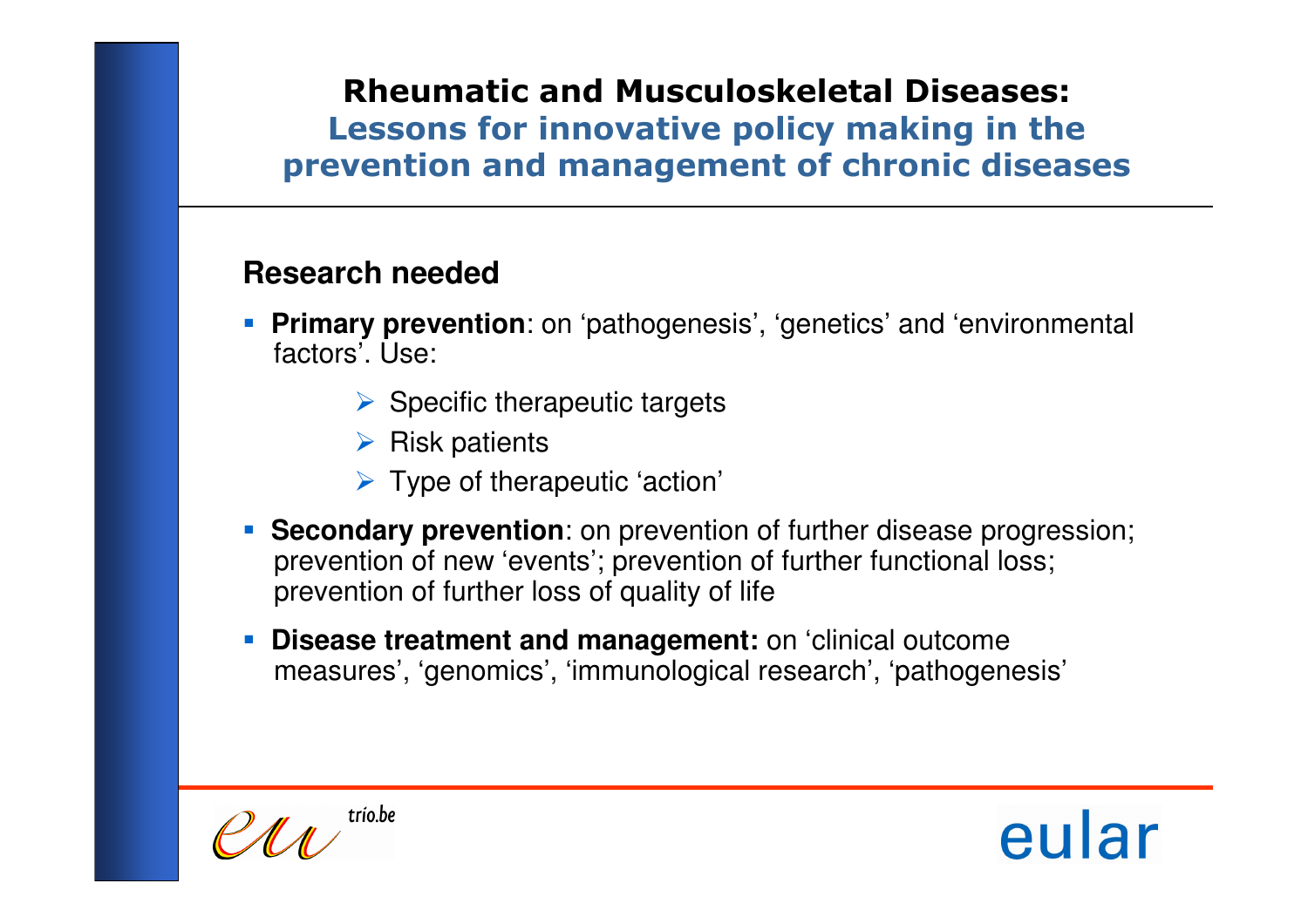## **Conference recommendations**

- 1. The European Union and its Member States should recognise the socio-economic importance of rheumatic and musculoskeletal diseases of all ages and assign them appropriate priority
- 2. There is an urgent need to prioritise basic and clinical research regarding the causes, predictors, management and impact of these chronic diseases

trío.be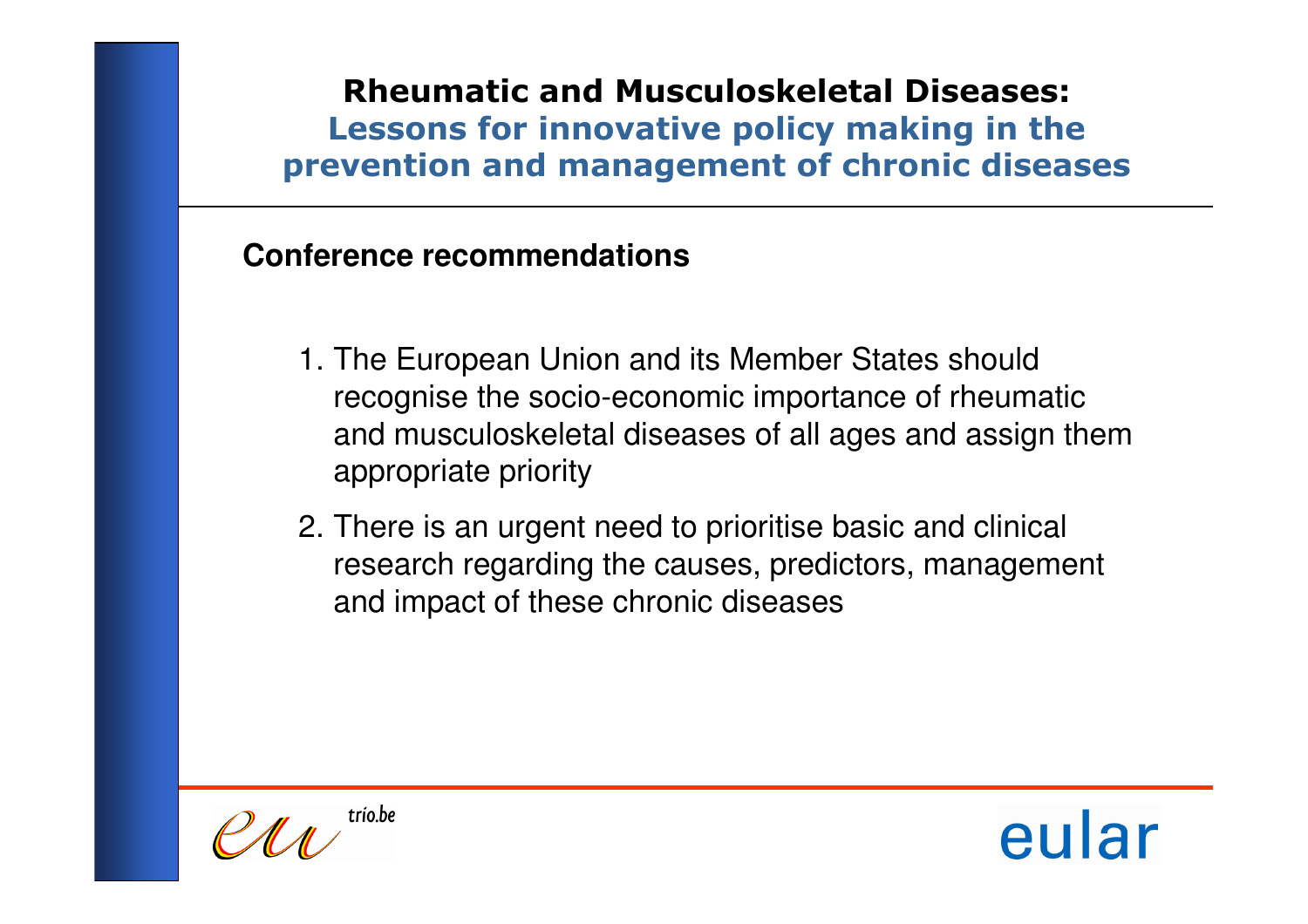# **Conference recommendations**

- 3. The European Union and Member States should ensure that people with disabilities related to rheumatic and musculoskeletal diseases have the right to full inclusion in society; this encompasses optimisation of environmental and life-style factors, the availability of self-management tools, and respect for the right to a flexible education and work environment
- 4. People with rheumatic and musculoskeletal diseases should receive prompt access to high quality care, ideally in specialised centres, thus maximising long-term quality of life

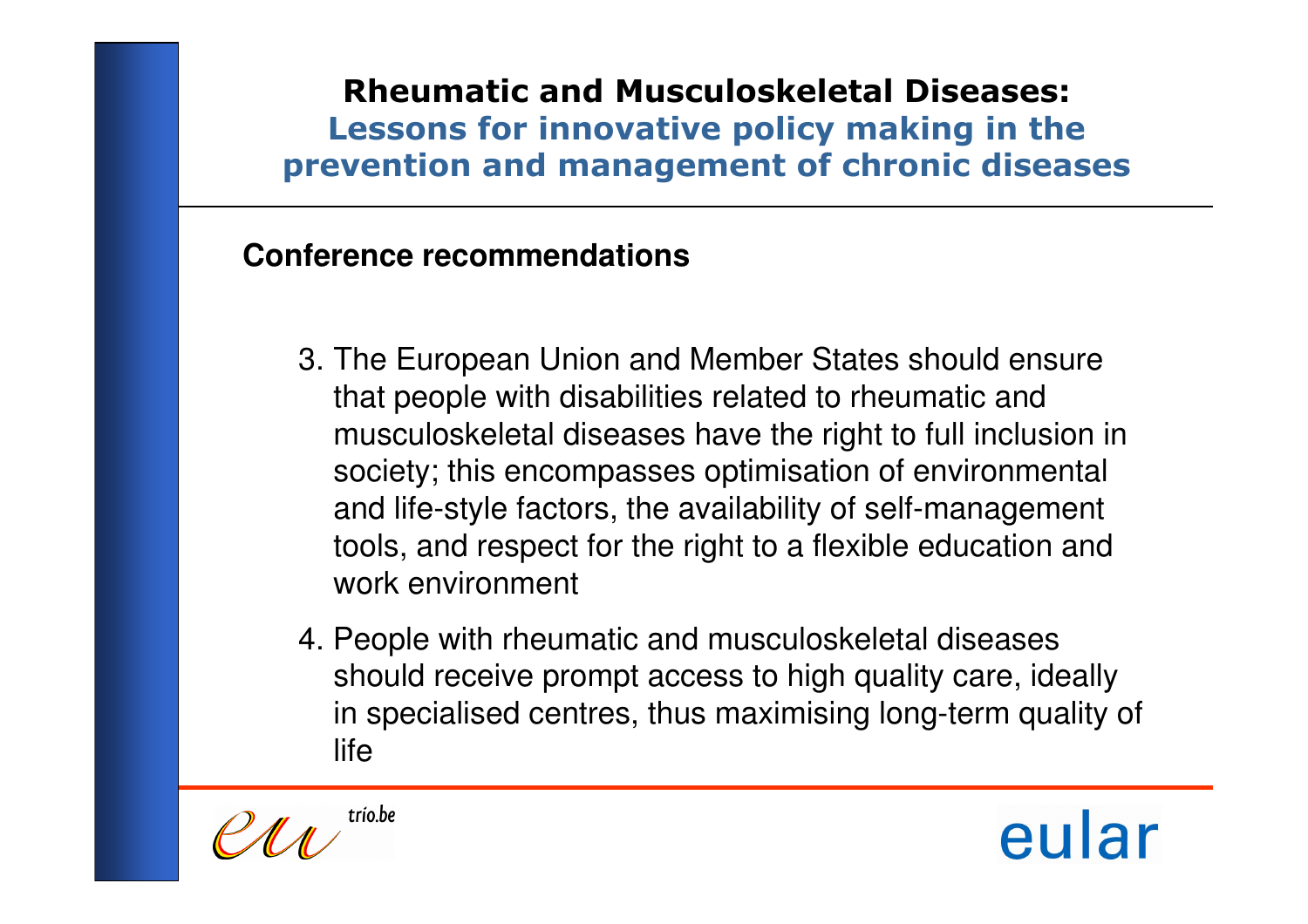## **Conference recommendations**

- 5. Management of rheumatic and musculoskeletal diseases should be in accordance with evidence-based recommendations in every European Union Member State
- 6. People with rheumatic and musculoskeletal diseases are experts in living with their condition and should be involved in the design, delivery and evaluation of their services

trío.be